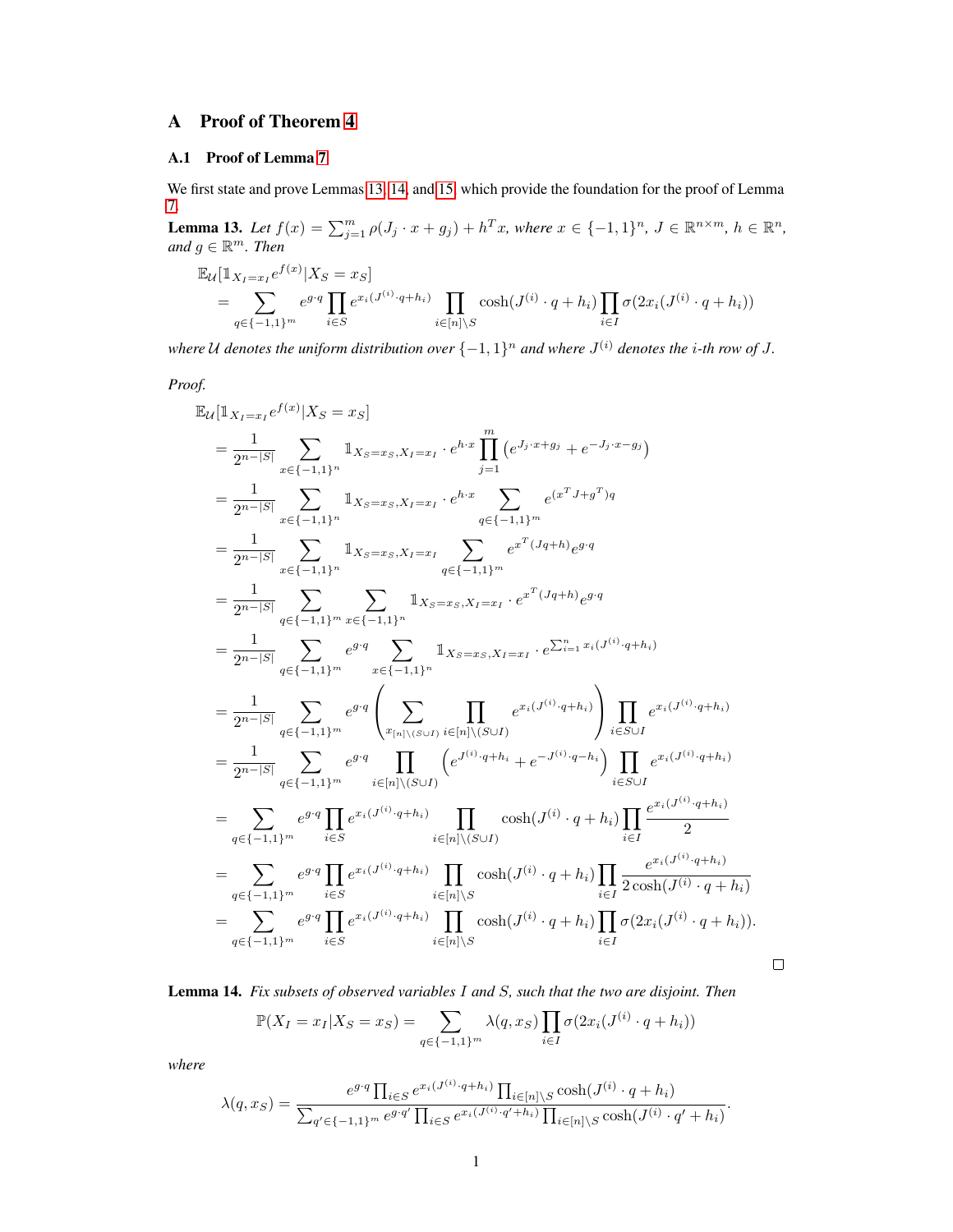*Proof.* The MRF of the observed variables has a probability mass function that is proportional to  $exp(f(x))$ , where  $f(x)$  is as in Lemma [13.](#page-0-0) Then

$$
\mathbb{P}(X_{I} = x_{I}|X_{S} = x_{S})
$$
\n
$$
= \frac{\mathbb{P}(X_{S} = x_{S}, X_{I} = x_{I})}{\mathbb{P}(X_{S} = x_{S})}
$$
\n
$$
= \frac{\mathbb{E}[\mathbb{1}_{X_{S} = x_{S}, X_{I} = x_{I}}]}{\mathbb{E}[\mathbb{1}_{X_{S} = x_{S}}]} = \frac{\frac{1}{Z} \sum_{x \in \{-1, 1\}^{n}} \mathbb{1}_{X_{S} = x_{S}, X_{I} = x_{I} \cdot e^{f(x)}}}{\frac{1}{Z} \sum_{x \in \{-1, 1\}^{n}} \mathbb{1}_{X_{S} = x_{S} \cdot e^{f(x)}} = \frac{\frac{1}{2^{n-|S|}} \sum_{x \in \{-1, 1\}^{n}} \mathbb{1}_{X_{S} = x_{S}, X_{I} = x_{I} \cdot e^{f(x)}} = \frac{\mathbb{E}_{\mathcal{U}}[\mathbb{1}_{X_{I} = x_{I}e^{f(x)}|X_{S} = x_{S}]}}{\mathbb{E}_{\mathcal{U}}[e^{f(x)}|X_{S} = x_{S}]} = \frac{\mathbb{E}_{\mathcal{U}}[\mathbb{1}_{X_{I} = x_{I}e^{f(x)}|X_{S} = x_{S}]}}{\mathbb{E}_{\mathcal{U}}[e^{f(x)}|X_{S} = x_{S}]} = \frac{\sum_{q \in \{-1, 1\}^{m}} e^{g \cdot q} \prod_{i \in S} e^{x_{i}(J^{(i)} \cdot q + h_{i})} \prod_{i \in [n] \setminus S} \cosh(J^{(i)} \cdot q + h_{i}) \prod_{i \in I} \sigma(2x_{i}(J^{(i)} \cdot q + h_{i}))}{\sum_{q' \in \{-1, 1\}^{m}} \sum_{i \in I} \sigma(2x_{i}(J^{(i)} \cdot q + h_{i})).}
$$

<span id="page-1-0"></span>Lemma 15. *Fix observed variable* u *and subsets of observed variables* I *and* S*, such that all three are disjoint. Then*

$$
\nu_{u,I|S}(x_u, x_I | x_S) = \left| \sum_{q \in \{-1,1\}^m} \bar{f}(q, x_u, x_S) \prod_{i \in I} \sigma(2x_i(J^{(i)} \cdot q + h_i)) \right|
$$

*where* J (i) *denotes the* i*-th row of* J *and where*

$$
\bar{f}(q, x_u, x_S) = \lambda(q, x_S) \left[ \sigma(2x_u(J^{(u)} \cdot q + h_u)) - \mathbb{E}_{q' \sim \lambda(\cdot, x_S)} \sigma(2x_u(J^{(u)} \cdot q' + h_u)) \right],
$$

$$
\lambda(q, x_S) = \frac{e^{g \cdot q} \prod_{i \in S} e^{x_i(J^{(i)} \cdot q + h_i)} \prod_{i \in [n] \setminus S} \cosh(J^{(i)} \cdot q + h_i)}{\sum_{q' \in \{-1, 1\}^m} e^{g \cdot q'} \prod_{i \in S} e^{x_i(J^{(i)} \cdot q' + h_i)} \prod_{i \in [n] \setminus S} \cosh(J^{(i)} \cdot q' + h_i)}.
$$

Proof. We apply Lemma 14 to the terms in the definition of 
$$
\nu_{u,I|S}(x_u, x_I|x_S)
$$
:  
\n
$$
\mathbb{P}(X_u = x_u, X_I = x_I | X_S = x_S) - \mathbb{P}(X_u = x_u | X_S = x_S) \mathbb{P}(X_I = x_I | X_S = x_S)
$$
\n
$$
= \sum_{q \in \{-1,1\}^m} \lambda(q, x_S) \sigma(2x_u(J^{(u)} \cdot q + h_u)) \prod_{i \in I} \sigma(2x_i(J^{(i)} \cdot q + h_i))
$$
\n
$$
- \left[ \sum_{q \in \{-1,1\}^m} \lambda(q, x_S) \sigma(2x_u(J^{(u)} \cdot q + h_u)) \right] \left[ \sum_{q \in \{-1,1\}^m} \lambda(q, x_S) \prod_{i \in I} \sigma(2x_i(J^{(i)} \cdot q + h_i)) \right]
$$
\n
$$
= \sum_{q \in \{-1,1\}^m} \sum_{q' \in \{-1,1\}^m} \lambda(q, x_S) \lambda(q', x_S) \sigma(2x_u(J^{(u)} \cdot q + h_u)) \prod_{i \in I} \sigma(2x_i(J^{(i)} \cdot q + h_i))
$$
\n
$$
- \sum_{q \in \{-1,1\}^m} \sum_{q' \in \{-1,1\}^m} \lambda(q, x_S) \lambda(q', x_S) \sigma(2x_u(J^{(u)} \cdot q' + h_u)) \prod_{i \in I} \sigma(2x_i(J^{(i)} \cdot q + h_i))
$$
\n
$$
= \sum_{q \in \{-1,1\}^m} \lambda(q, x_S) \left[ \sigma(2x_u(J^{(u)} \cdot q + h_u)) - \mathbb{E}_{q' \sim \lambda(\cdot, x_S)} \sigma(2x_u(J^{(u)} \cdot q' + h_u)) \right]
$$
\n
$$
\cdot \prod_{i \in I} \sigma(2x_i(J^{(i)} \cdot q + h_i))
$$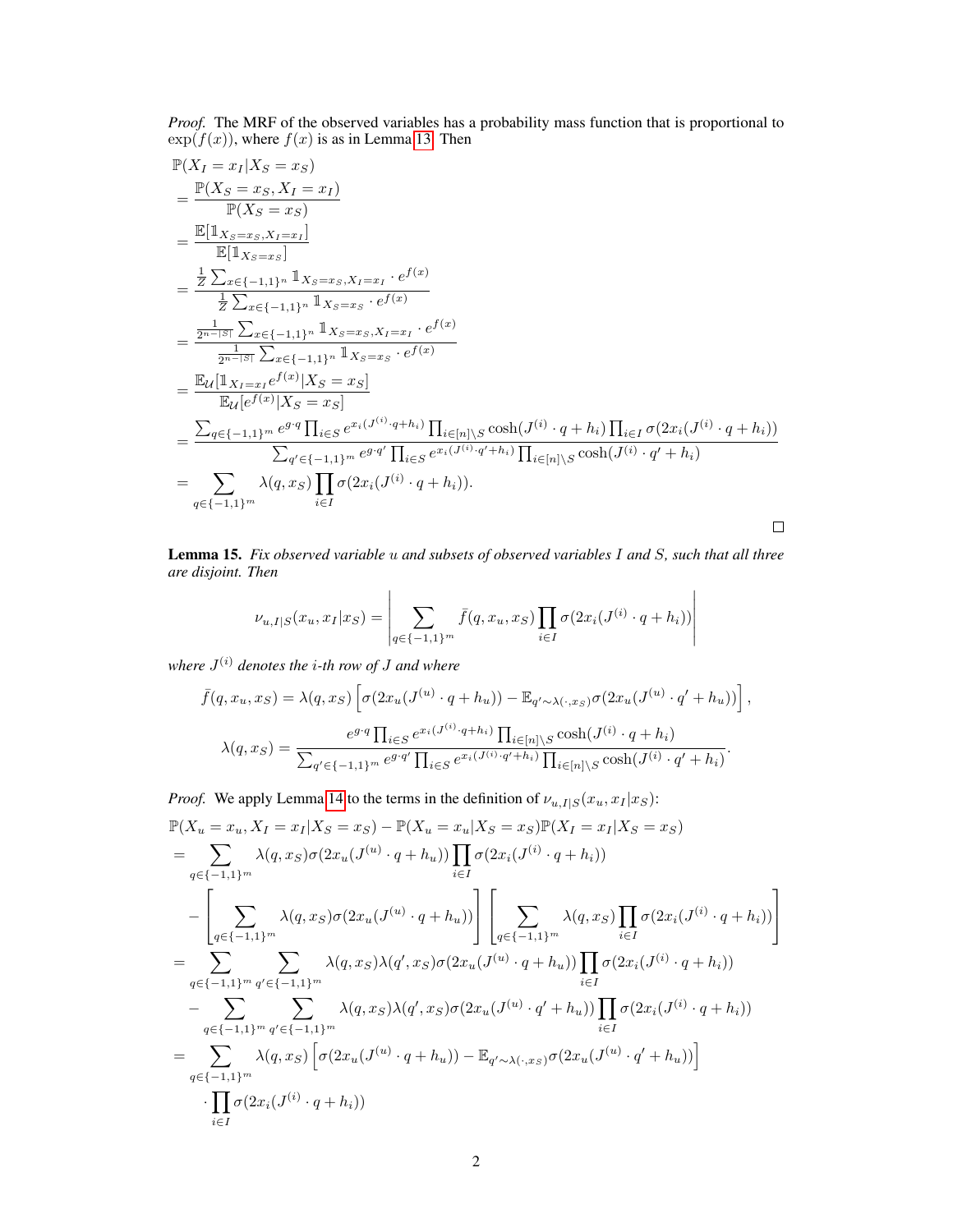$$
= \sum_{q \in \{-1,1\}^m} \bar{f}(q, x_u, x_S) \prod_{i \in I} \sigma(2x_i(J^{(i)} \cdot q + h_i)).
$$

*Proof of Lemma* 7. Note that, if  $J_{i,j} = 0$  for all  $i \in I$ , then the term  $\prod_{i \in I} \sigma(2x_i(J^{(i)} \cdot q + h_i))$  is independent of the value of  $q_j$ . Let  $U = \{j \in [m] : J_{i,j} \neq 0 \text{ for some } i \in I\}$  be the set of latent variables with connections to observed variables in I. By Lemma [15,](#page-1-0) we can write then

$$
\nu_{u,I|S}(x_u, x_I | x_S) = \left| \sum_{q_U \in \{-1,1\}^{|U|}} \left( \sum_{q_{\sim U} \in \{-1,1\}^{m-|U|}} \bar{f}(q, x_u, x_S) \right) \prod_{i \in I} \sigma(2x_i (J^{(i)} \cdot q + h_i)) \right|.
$$

### A.2 Proof of Lemma 8

A special case of Lemma 8 is given in Lemma [16.](#page-2-0) Then, we prove Lemma 8. Lastly, Section [A.2.1](#page-4-0) shows that these lemmas are tight in the size of the subset that they guarantee not to be cancelled.

<span id="page-2-0"></span>**Lemma 16.** Let  $x_{1,1},...,x_{m,m+1} \in [-1,1]$ . Then, for any  $a \in \mathbb{R}^m$ , there exists a subset  $S \subseteq [m+1]$ *with*  $|S| \leq m$  *such that* 

$$
\left| \sum_{i=1}^{m} a_i \prod_{j \in S} x_{i,j} \right| \ge \frac{1}{2^m - 1} \cdot \left| \sum_{i=1}^{m} a_i \prod_{j=1}^{m+1} x_{i,j} \right|.
$$

*Proof.* We prove the claim by induction on m.

**Base case:** For  $m = 1$ , we have

$$
|ax_{1,1}| = \frac{|ax_{1,1}x_{1,2}|}{|x_{1,2}|} \ge |ax_{1,1}x_{1,2}|
$$

$$
|ax_{1,2}| = \frac{|ax_{1,1}x_{1,2}|}{|x_{1,1}|} \ge |ax_{1,1}x_{1,2}|
$$

Therefore, the claim holds, with either  $S = \{1\}$  or  $S = \{2\}$ . Note that if any of a,  $x_{1,1}$ , or  $x_{1,2}$  is zero, then  $ax_{1,1}x_{1,2}=0$  and the claim holds trivially.

**Induction step:** Assume the claim holds for  $m - 1$ .

Suppose  $|\sum_{i=1}^m a_i \prod_{j \in S} x_{i,j}| < \frac{1}{2^{m}-1} \cdot \left|\sum_{i=1}^m a_i \prod_{j=1}^{m+1} x_{i,j}\right|$  for any  $S \subseteq [m]$ ; otherwise the induction step follows. By the triangle inequality, we have

$$
\left| \sum_{i=1}^{m} a_i \prod_{j=1}^{m+1} x_{i,j} \right| = \left| \sum_{i=1}^{m} a_i x_{i,m+1} \prod_{j=1}^{m} x_{i,j} \right|
$$
  

$$
\leq \left| \sum_{i=1}^{m} a_i (x_{i,m+1} - x_{m,m+1}) \prod_{j=1}^{m} x_{i,j} \right| + |x_{m,m+1}| \cdot \left| \sum_{i=1}^{m} a_i \prod_{j=1}^{m} x_{i,j} \right|.
$$

For the first term on the right-hand side, we clearly have  $x_{i,m+1} - x_{m,m+1} = 0$  at  $i = m$ . Therefore, the term is of the form  $\sum_{i=1}^{m-1} b_i \sum_{j=1}^m y_{i,j}$ , so we can apply the inductive claim for  $m-1$ . Therefore, there exists a subset  $S^* \subseteq [m]$  with  $|S^*| \le m - 1$  such that

$$
\left|\sum_{i=1}^m a_i(x_{i,m+1}-x_{m,m+1})\prod_{j\in S^*}x_{i,j}\right|\geq \frac{1}{2^{m-1}-1}\cdot\left|\sum_{i=1}^m a_i(x_{i,m+1}-x_{m,m+1})\prod_{j=1}^m x_{i,j}\right|.
$$

Overall, we get then the inequality:

$$
\left| \sum_{i=1}^{m} a_i \prod_{j=1}^{m+1} x_{i,j} \right|
$$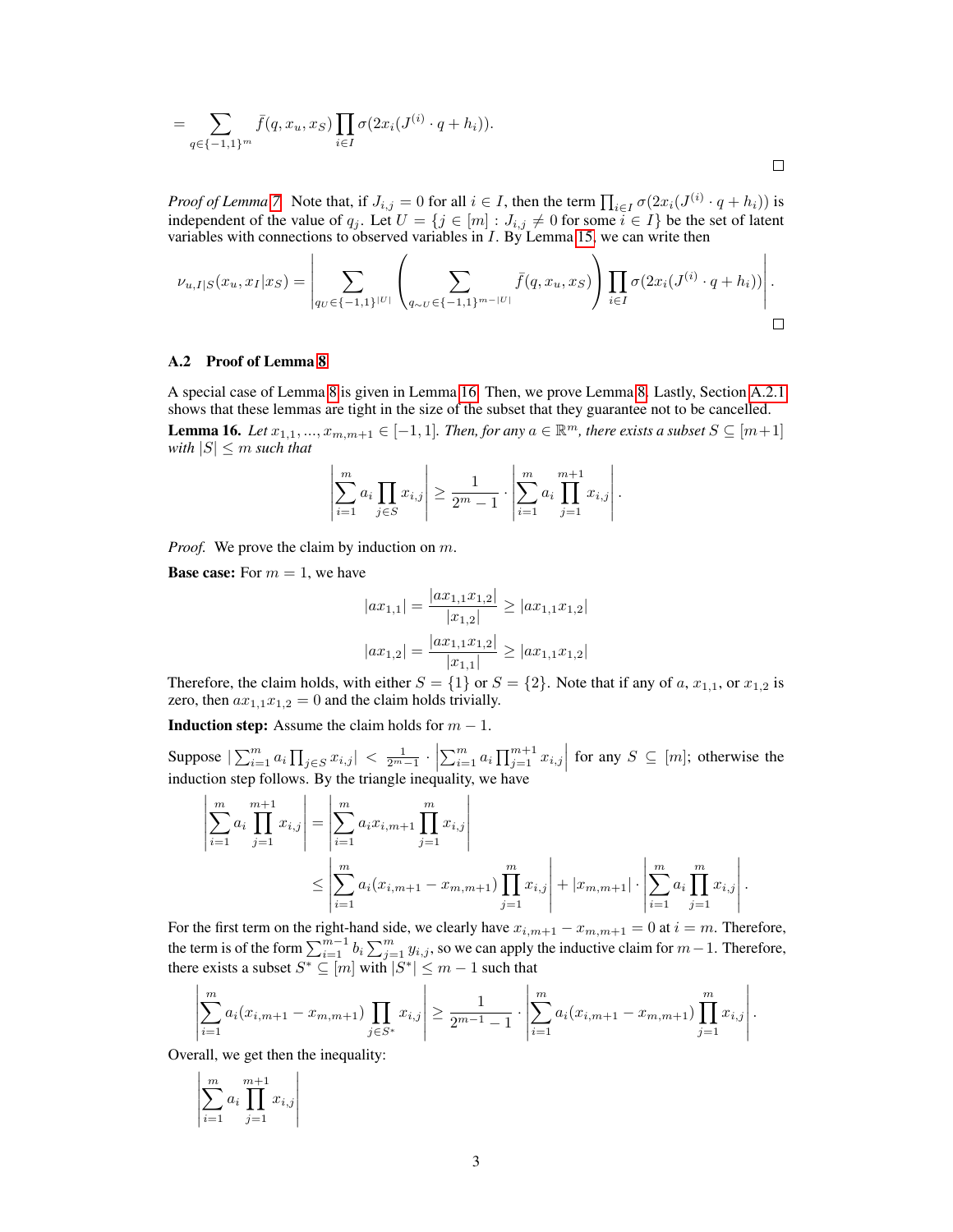$$
\leq (2^{m-1} - 1) \cdot \left| \sum_{i=1}^{m} a_i (x_{i,m+1} - x_{m,m+1}) \prod_{j \in S^*} x_{i,j} \right| + |x_{m,m+1}| \cdot \left| \sum_{i=1}^{m} a_i \prod_{j=1}^{m} x_{i,j} \right|
$$
  
\n
$$
\leq (2^{m-1} - 1) \cdot \left| \sum_{i=1}^{m} a_i x_{i,m+1} \prod_{j \in S^*} x_{i,j} \right| + (2^{m-1} - 1) \cdot |x_{m,m+1}| \cdot \left| \sum_{i=1}^{m} a_i \prod_{j \in S^*} x_{i,j} \right|
$$
  
\n
$$
+ |x_{m,m+1}| \cdot \left| \sum_{i=1}^{m} a_i \prod_{j=1}^{m} x_{i,j} \right|
$$
  
\n
$$
\leq (2^{m-1} - 1) \cdot \left| \sum_{i=1}^{m} a_i x_{i,m+1} \prod_{j \in S^*} x_{i,j} \right| + \left( \frac{2^{m-1} - 1}{2^m - 1} + \frac{1}{2^m - 1} \right) \cdot \left| \sum_{i=1}^{m} a_i \prod_{j=1}^{m+1} x_{i,j} \right|
$$

where in the last inequality we used that  $|x_{m,m+1}| \leq 1$  and our supposition that for all  $S \subseteq [m]$ ,  $|\sum_{i=1}^{m} a_i \prod_{j \in S} x_{i,j}| < \frac{1}{2^m-1} \cdot \left| \sum_{i=1}^{m} a_i \prod_{j=1}^{m+1} x_{i,j} \right|$ . Then, reordering:

$$
\left|\sum_{i=1}^{m} a_i x_{i,m+1} \prod_{j \in S^*} x_{i,j}\right| \ge \frac{1 - \frac{2^{m-1}-1}{2^m-1} - \frac{1}{2^m-1}}{2^{m-1}-1}\left|\sum_{i=1}^{m} a_i \prod_{j=1}^{m+1} x_{i,j}\right| = \frac{1}{2^m-1} \left|\sum_{i=1}^{m} a_i \prod_{j=1}^{m+1} x_{i,j}\right|.
$$

Then, in this case,  $S^* \cup \{m+1\}$  is the desired subset. Note that we selected  $S^*$  such that  $|S^*| \leq m-1$ , so  $|S^* \cup \{m+1\}| \leq m$ .

*Proof of Lemma* 8. Partition [n] into  $m + 1$  subsets  $Q_1 = [1, \lceil \frac{n}{m+1} \rceil], Q_2 = [\lceil \frac{n}{m+1} \rceil + \rceil]$  $1, 2\lceil \frac{n}{m+1} \rceil, ..., Q_{m+1} = [m\lceil \frac{n}{m+1} \rceil + 1, n]$ . Then, apply Lemma [16](#page-2-0) to

$$
\left| \sum_{i=1}^{m} a_i \prod_{j=1}^{m+1} \left( \prod_{k \in Q_j} x_{i,k} \right) \right|
$$

where we know that  $\prod_{k \in Q_j} x_{i,k} \in [-1,1]$ , for all j. Then, there exists a subset  $S \subseteq [m+1]$  with  $|S| \leq m$  such that

$$
\left| \sum_{i=1}^{m} a_{i} \prod_{j \in S} \left( \prod_{k \in Q_{j}} x_{i,k} \right) \right| \geq \frac{1}{2^{m}-1} \left| \sum_{i=1}^{m} a_{i} \prod_{j=1}^{m+1} \left( \prod_{k \in Q_{j}} x_{i,k} \right) \right|.
$$
  
Let  $S' = \bigcup_{j \in S} Q_{j}$ . Then  $S' \subseteq [n]$  with  $|S'| \leq n - \lfloor \frac{n}{m+1} \rfloor \leq n - \frac{n}{m+1} + 1$ , and  

$$
\left| \sum_{i=1}^{m} a_{i} \prod_{j \in S'} x_{i,j} \right| \geq \frac{1}{2^{m}-1} \left| \sum_{i=1}^{m} a_{i} \prod_{j=1}^{n} x_{i,j} \right|.
$$

Now, if  $|S'| > m$ , apply the same technique recursively to S': partition it into  $m + 1$  equal subsets and apply Lemma [16.](#page-2-0) Continue until you obtain a subset of size at most m.

We now bound the number of iterations required. Let  $n_t$  be the size of the set at timestep t (at the beginning,  $n_0 = n$ ). We have

$$
n_{t} \leq n_{t-1} \left( 1 - \frac{1}{m+1} \right) + 1
$$
  
\n
$$
\leq n_{t-2} \left( 1 - \frac{1}{m+1} \right)^{2} + \left( 1 - \frac{1}{m+1} \right) + 1
$$
  
\n
$$
\leq \dots
$$
  
\n
$$
\leq n \left( 1 - \frac{1}{m+1} \right)^{t} + \sum_{q=0}^{t-1} \left( 1 - \frac{1}{m+1} \right)^{q}
$$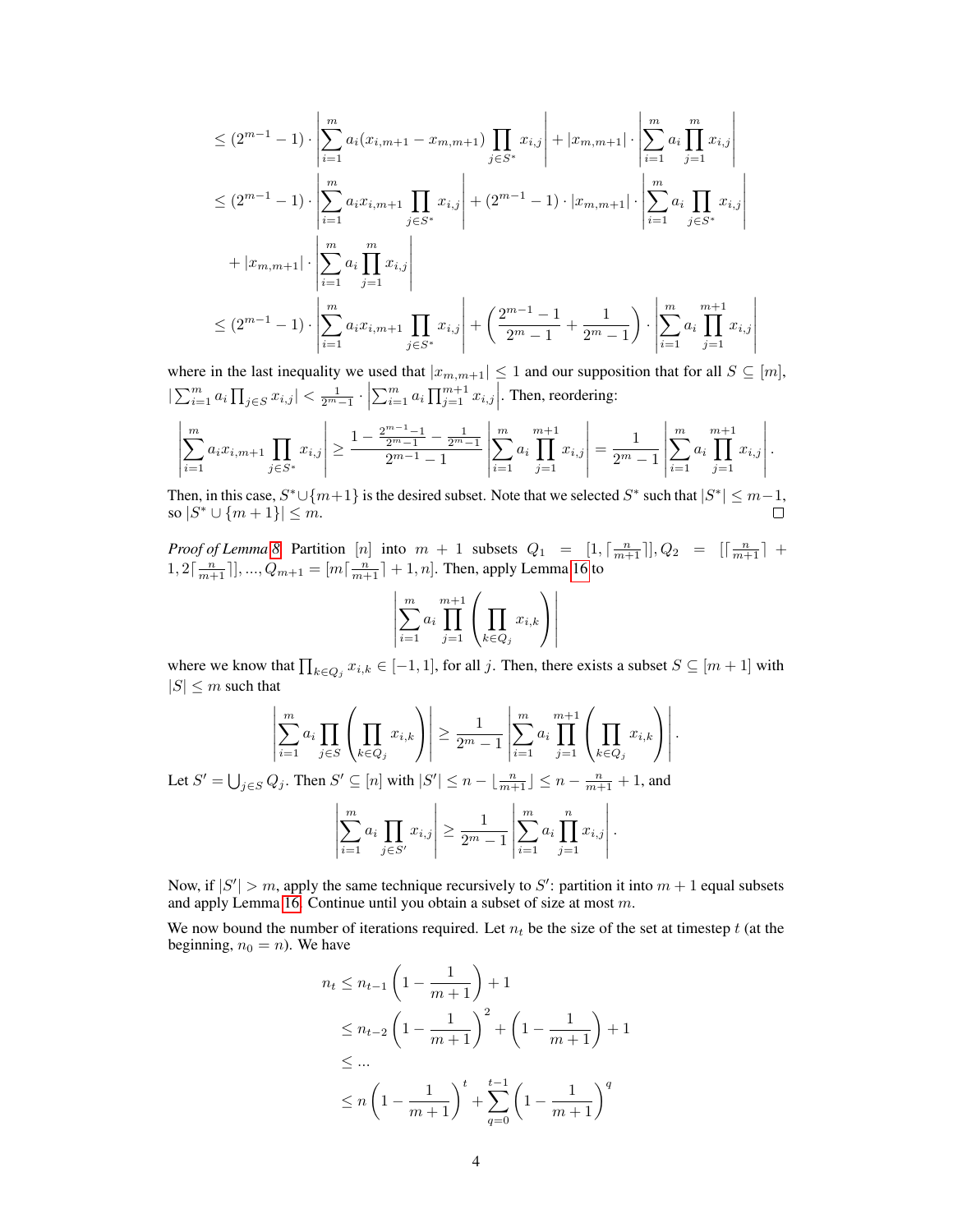$$
\leq n \left(1-\frac{1}{m+1}\right)^{t}+m+1.
$$

Let T be the smallest timestep such that  $n_T < m + 2$ . An upper bound on T is obtained as

$$
n\left(1 - \frac{1}{m+1}\right)^T < 1 \Longrightarrow n e^{-2T/(m+1)} < 1
$$
\n
$$
\Longrightarrow T > \frac{m+1}{2}\ln(n)
$$

where we used that  $e^{-2x} \leq 1-x$  for  $0 \leq x \leq 1/2$ . Because T is an integer, the correct upper bound is  $\frac{m+1}{2}\ln(n) + 1$ . Then, at this step, we are guaranteed that  $n_T \leq m + 1$ . One more step may be required to go from size  $m + 1$  to size m. Therefore, an upper bound on the number of steps until  $n_t \leq m$  is  $\frac{m+1}{2} \ln(n) + 2$ . Then, the factor due to applications of Lemma [16](#page-2-0) is

$$
\left(\frac{1}{2^m-1}\right)^{\frac{m+1}{2}\ln(n)+2} \ge \left(\frac{1}{2^m}\right)^{\frac{m+1}{2}\ln(n)+2} = \frac{1}{2^{m(m+1)/2\ln(n)+2m}}
$$

$$
= \frac{1}{4^m} \left(\frac{1}{n}\right)^{m(m+1)\log_2(e)/2} \ge \frac{1}{4^m} \left(\frac{1}{n}\right)^{m(m+1)}.
$$

 $\Box$ 

#### <span id="page-4-0"></span>A.2.1 Tightness of non-cancellation result

Lemma [17](#page-4-1) shows that, in the setting of Lemmas [16](#page-2-0) and 8, it is possible for all subsets of size strictly less than  $m$  to be completely cancelled. Therefore, the guarantee on the existence of a subset of size at most  $m$  that is non-cancelled is tight.

We emphasize that, for the RBM setting, this result does not imply an impossibility of finding subsets of size less than  $2<sup>s</sup>$  with non-zero mutual information proxy. One reason for this is that, in the RBM setting, the terms of the sums that we are interested in have additional constraints which are not captured by the general setting of this section.

<span id="page-4-1"></span>**Lemma 17.** For any  $c \in \mathbb{R}$ , there exists some  $x_{1,1},...,x_{m,m} \in [-1,1]$  and some  $a \in \mathbb{R}^m$  such that

$$
\left| \sum_{i=1}^{m} a_i \prod_{j=1}^{m} x_{i,j} \right| = c
$$

*and for any subset*  $S \subseteq [m]$  *with*  $|S| \leq m - 1$ 

$$
\left| \sum_{i=1}^{m} a_i \prod_{j \in S} x_{i,j} \right| = 0.
$$

*Proof.* Let  $x_{1,1} = ... = x_{1,m} = x_1, ..., x_{m,1} = ... = x_{m,m} = x_m$ . Then we want to select some  $x_1, ..., x_m \in [-1, 1]$  and some  $a \in \mathbb{R}^m$  such that

| w                          | x <sub>2</sub> | $\cdots$ | $\cdot$ m<br>w |       |  |  |
|----------------------------|----------------|----------|----------------|-------|--|--|
|                            |                |          |                |       |  |  |
| $\boldsymbol{x}$           | $x_{\alpha}$   | $\cdots$ | ТI             | $m-$  |  |  |
| $\boldsymbol{\gamma}$<br>v | $x_2^m$        | .        | $\dot{m}$      | $\,m$ |  |  |

Select some arbitrary  $x_1, ..., x_m \in [-1, 1]$  such that the matrix on the left-hand-side has full rank. Note that  $(x, ..., x^{m-1}, x^m)$  for  $x \in \mathbb{R}$  is a point on the moment curve, and it is known that any such  $m$  distinct non-zero points are linearly independent. Therefore, any distinct non-zero  $x_1, ..., x_m \in [-1, 1]$  will do. Then, by matrix inversion, there exists some  $a \in \mathbb{R}^m$  such that the relation holds.  $\Box$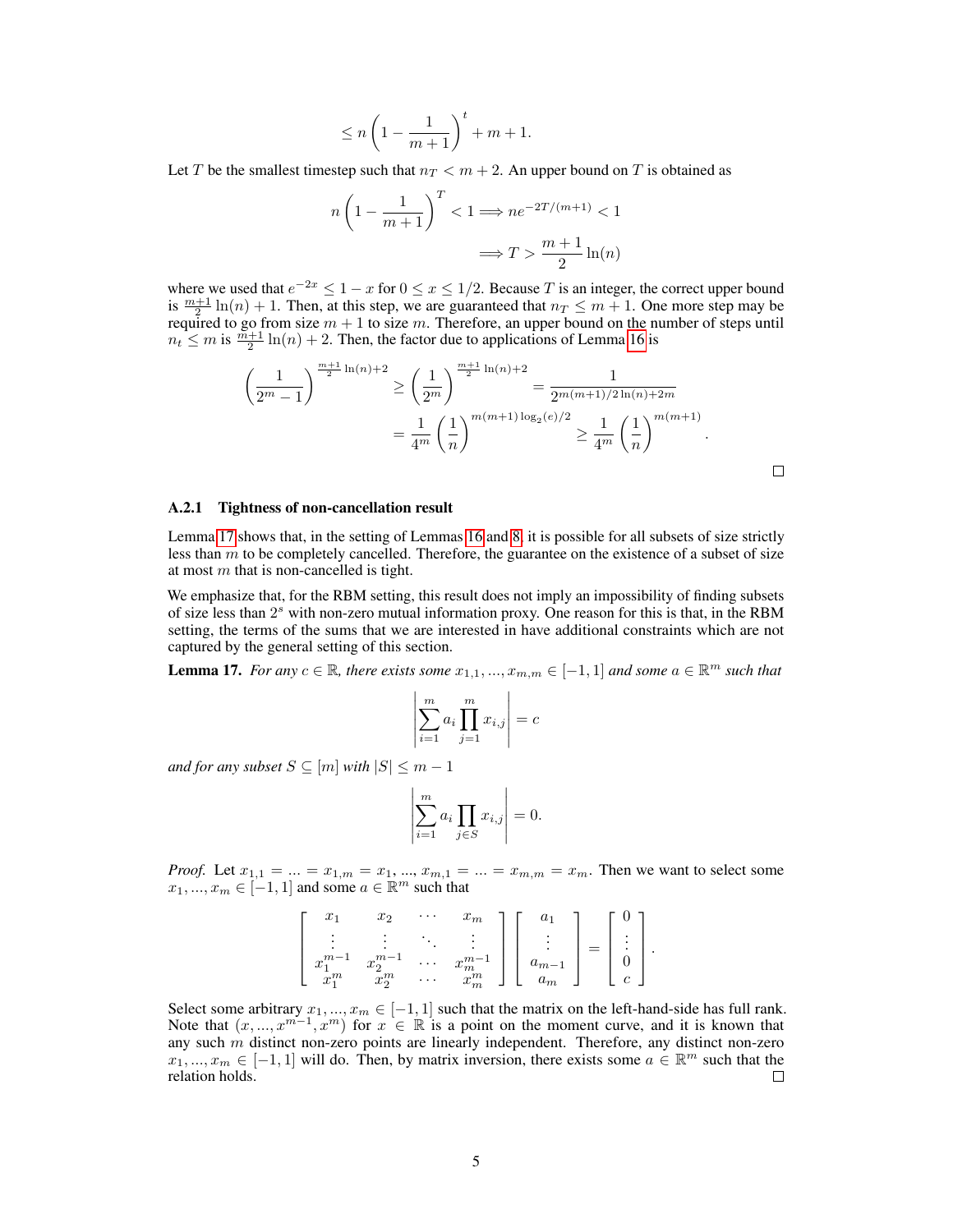#### A.3 Proof of Lemma 9

*Proof of Lemma* 9. Apply Lemma 8 to the form of  $\nu_{u,I|S}(x_u, x_I | x_S)$  in Lemma 7, with

 $q_{\sim}$ 

$$
\sum_{\sigma\in\{-1,1\}^{m-|U|}}\bar{f}(q,x_u,x_S)
$$

treated as a coefficient (i.e., a in Lemma 8) and

$$
\sigma(2x_i(J^{(i)} \cdot q + h_i))
$$

treated as a variable in  $[-1, 1]$  (i.e., x in Lemma 8). Then there exists a subset  $I' \subseteq I$  with  $|I'| \leq 2^{|U|}$ such that

$$
\left| \sum_{qv \in \{-1,1\}^{|U|}} \left( \sum_{q_{\sim U} \in \{-1,1\}^{m-|U|}} \bar{f}(q, x_u, x_S) \right) \prod_{i \in I'} \sigma(2x_i(J^{(i)} \cdot q + h_i)) \right|
$$
  
 
$$
\geq \frac{1}{4^{2^{|U|}}} \left( \frac{1}{|I|} \right)^{2^{|U|} (2^{|U|} + 1)} \nu_{u, I|S}(x_u, x_I | x_S).
$$

Note that the latent variables connected to observed variables in  $I'$  are a subset of  $U$ . Then, by Lemma 7, the expression on the left-hand side is equal to  $\nu_{u,I'|S}(x_u, x_{I'}|x_S)$  where  $x_{I'}$  agrees with  $x_I$ . Finally, note that  $|U| \leq s$ .  $\Box$ 

## A.4 Proof of Lemma 10

*Proof of Lemma 10.* We have that

$$
\nu_{u,I|S} = \sum_{x_u, x_I, x_S} \frac{\mathbb{P}(X_S = x_S)}{2^{|I|+1}} \nu_{u,I|S}(x_u, x_I | x_S).
$$

Hence,  $\nu_{u,I|S}$  is a sum of  $2^{|S|+|I|+1}$  terms  $\nu_{u,I|S}(x_u, x_I|x_S)$ . Lemma 9 applies to each term  $\nu_{u,I|S}(x_u, x_I | x_S)$  individually. However, the subset I' with  $|I'| \leq 2^s$  that is guaranteed to exist by Lemma 9 may be a function of the specific assignment  $x_u$ ,  $x_I$ , and  $x_S$ . Let  $I^*(x_u, x_I | x_S)$  be the subset I' with  $|I'| \leq 2^s$  that is guaranteed to exist by Lemma 9 for assignment  $x_u$ ,  $x_I$ , and  $x_S$ .

The number of non-empty subsets  $I' \subseteq I$  with  $|I'| \leq 2^s$  is at most  $|I|^{2^s}$ . Then, by the pigeonhole principle, there exists some  $I' \subseteq I$  with  $|I'| \leq 2^s$  which captures at least  $\frac{1}{|I|^{2^s}}$  of the total mass of  $\nu_{u,I|S}$ :

$$
\sum_{\substack{x_u, x_I, x_S \\ I^*(x_u, x_I | x_S) = I'}} \frac{\mathbb{P}(X_S = x_S)}{2^{|I|+1}} \nu_{u, I|S}(x_u, x_I | x_S) \ge \frac{1}{|I|^{2^s}} \nu_{u, I|S}.
$$

Applying Lemma 9 to each of the terms  $\nu_{u,I|S}(x_u, x_I | x_S)$  that we sum over on the left-hand side, we get

$$
\sum_{\substack{x_u, x_I, x_S \\ I^*(x_u, x_I | x_S) = I'}} \frac{\mathbb{P}(X_S = x_S)}{2^{|I|+1}} \nu_{u, I'|S}(x_u, x_{I'} | x_S) \ge \frac{1}{(4|I|)^{2^s}} \left(\frac{1}{|I|}\right)^{2^s(2^s+1)} \nu_{u, I|S}.
$$

Note that we also have

$$
\nu_{u,I'|S} = \sum_{x_u, x_{I'}, x_S} \frac{\mathbb{P}(X_S = x_S)}{2^{|I'|+1}} \nu_{u,I'|S}(x_u, x_{I'}|x_S)
$$
  
=  $2^{|I|-|I'|} \sum_{x_u, x_{I'}, x_S} \frac{\mathbb{P}(X_S = x_S)}{2^{|I|+1}} \nu_{u,I'|S}(x_u, x_{I'}|x_S)$   

$$
\geq \sum_{\substack{x_u, x_{I}, x_S \\ I^*(x_u, x_I|x_S) = I'}} \frac{\mathbb{P}(X_S = x_S)}{2^{|I|+1}} \nu_{u,I'|S}(x_u, x_{I'}, x_S).
$$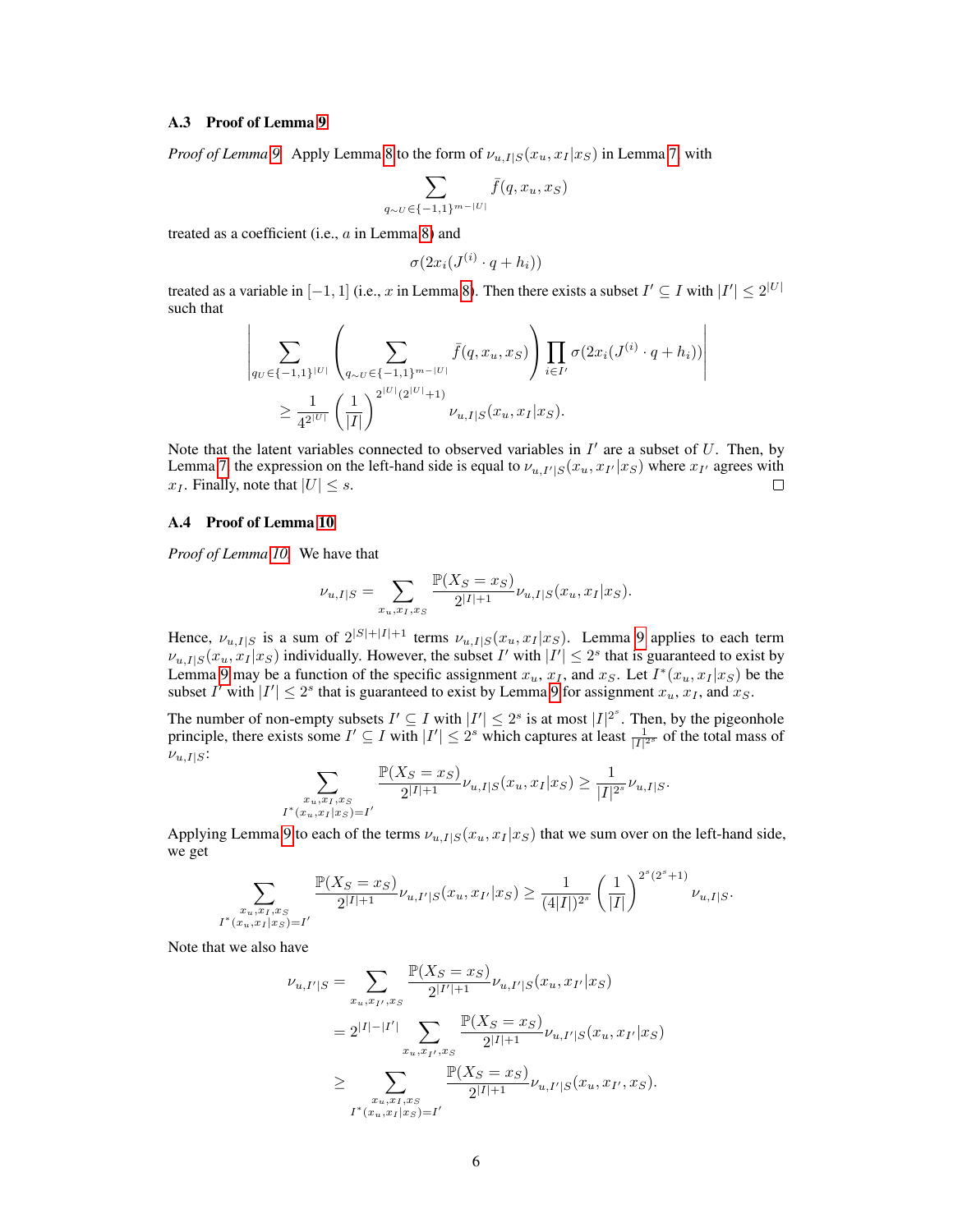The inequality step above holds because, for each assignment  $x_{I'}$ , there are  $2^{|I|-|I'|}$  assignments  $x_I$ that are in accord with it. Hence, each term  $\nu_{u,I'|S}(x_u, x_{I'}, x_S)$  can appear at most  $2^{|I| - |I'|}$  times in the sum on the last line. Therefore,

$$
\nu_{u,I'|S} \ge \sum_{\substack{x_u, x_I, x_S \\ q(x_u, x_I | x_S) = I'}} \frac{\mathbb{P}(X_S = x_S)}{2^{|I|+1}} \nu_{u,I'|S}(x_u, x_{I'}, x_S) \ge \frac{1}{(4|I|)^{2^s}} \left(\frac{1}{|I|}\right)^{2^s(2^s+1)} \nu_{u,I|S}.
$$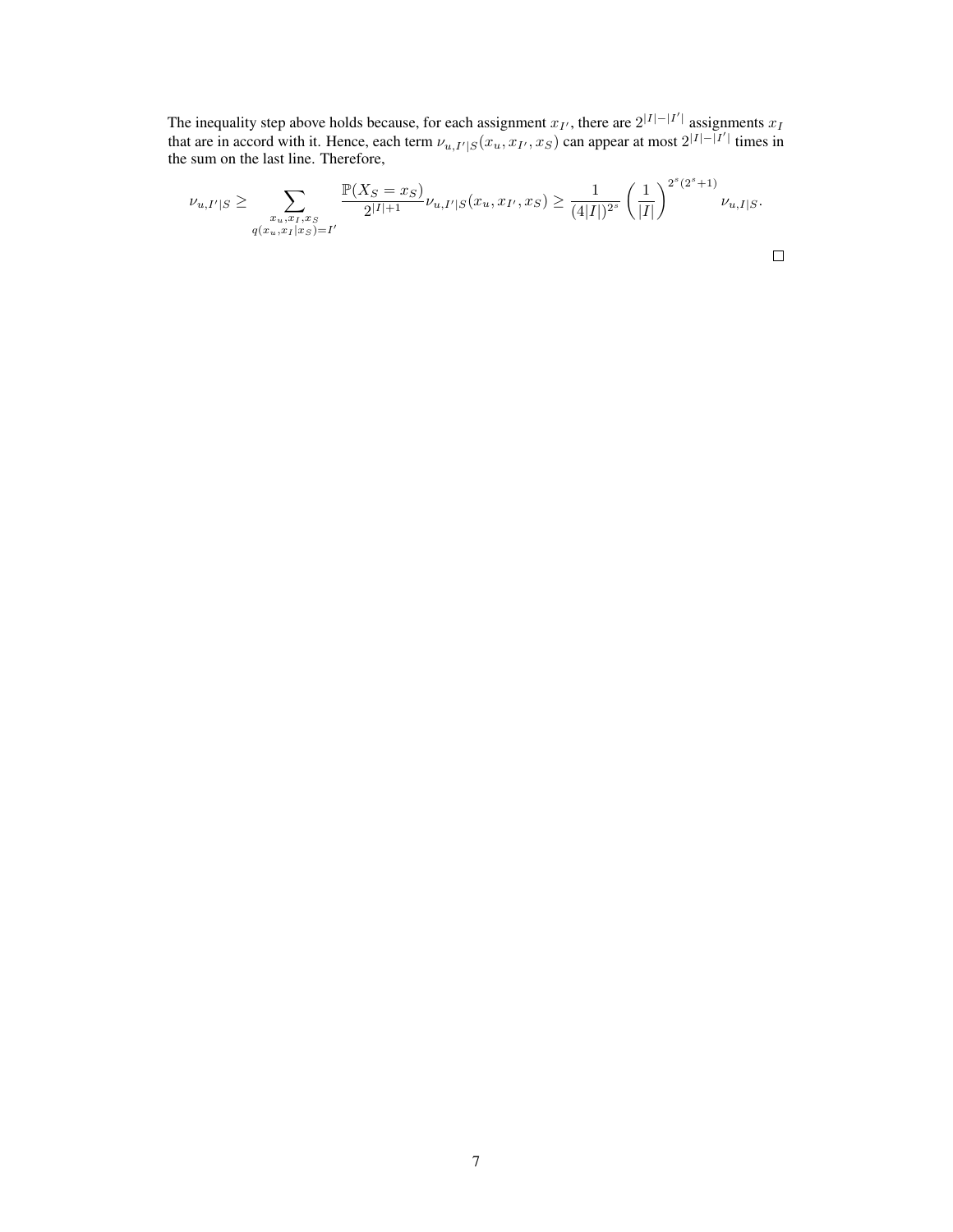# B Proof of Theorem 6

Most of the results in this section are restatements of results in [11], with small modifications. Hence, most of the proofs in this section reuse the language of the proofs in [11] verbatim.

Let A be the event that for all u, I, and S with  $|I| \leq 2^s$  and  $|S| \leq L$  simultaneously,  $|\nu_{u,I|S}$  –  $\hat{\nu}_{u,I|S}| < \tau'/2$ . Then Lemma [18](#page-7-0) gives a result on the number of samples required for event A to hold.

<span id="page-7-0"></span>Lemma 18 (Corollary of Lemma 5.3 in [11]). *If the number of samples is larger than*

$$
\frac{60 \cdot 2^{2L}}{(\tau')^2 (e^{-2\gamma})^{2L}} \left( \log(1/\omega) + \log(L + 2^s + 1) + (L + 2^s + 1) \log(2n) + \log 2 \right),\,
$$

*then*  $\mathbb{P}(A) \geq 1 - \omega$ *.* 

Now, Lemmas [19](#page-7-1)[-21](#page-7-2) provide the ingredients necessary to prove correctness, assuming that event A holds.

<span id="page-7-1"></span>Lemma 19 (Analogue of Lemma 5.4 in [11]). *Assume that the event* A *holds. Then every time variables are added to* S *in Step 2 of the algorithm, the mutual information*  $I(X_u; X_S)$  *increases by at least*  $(\tau')^2/8$ *.* 

*Proof.* Following the proof of Lemma 5.4 in [11], we have that when event A holds,

$$
\sqrt{\frac{1}{2} \cdot I(X_u; X_I | X_S)} \ge \frac{1}{2} \nu_{u,I|S} \ge \frac{1}{2} (\hat{\nu}_{u,I|S} - \tau'/2).
$$

The algorithm only adds variables to S if  $\hat{\nu}_{u,I|S} > \tau'$ , so

$$
I(X_u; X_I | X_S) \ge \frac{1}{2} (\hat{\nu}_{u, I | S} - \tau'/2)^2 \ge \frac{1}{2} (\tau' - \tau'/2)^2 = (\tau')^2 / 8.
$$

<span id="page-7-3"></span>Lemma 20 (Analogue of Lemma 5.5 in [11]). *Assume that the event* A *holds. Then at the end of Step 2* S *contains all of the neighbors of* u*.*

*Proof.* Following the proof of Lemma 5.5 in [11], we have that Step 2 ended either because  $|S| > L$ or because there was no set of variables  $I \subseteq [n] \setminus (\{u\} \cup S)$  with  $\hat{\nu}_{u,I|S} > \tau'.$ 

If  $|S| > L$ , we have by Lemma [19](#page-7-1) that  $I(X_u; X_S) > L \cdot (\tau')^2/8 = 1$ . However, because  $X_u$  is a binary variable, we also have  $1 \geq H(X_u) \geq I(X_u; X_S)$ , so we obtain a contradiction.

Suppose then that  $|S| \leq L$ , but that there was no set of variables  $I \subset [n] \setminus (\{u\} \cup S)$  with  $|I| \leq 2^s$ and  $\hat{\nu}_{u,I|S} > \tau'$ . If S does not contain all of the neighbors of u, then we know by Theorem 5 that there exists a set of variables  $I \subseteq [n] \setminus (\{u\} \cup S)$  with  $|I| \leq 2^s$  with  $\nu_{u,I|S} \geq 2\tau'$ . Because event A holds, we know that  $\hat{\nu}_{u,I|S} \ge \nu_{u,I|S} - \tau'/2 > \tau'$ . This contradicts our supposition that there was no such set of variables.

Therefore,  $S$  must contain all of the neighbors of  $u$ .

 $\Box$ 

 $\Box$ 

 $\Box$ 

<span id="page-7-2"></span>Lemma 21 (Analogue of Lemma 5.6 in [11]). *Assume that the event* A *holds. If at the start of Step 3* S *contains all of the neighbors of* u*, then at the end of Step 3 the remaining set of variables are exactly the neighbors of* u*.*

*Proof.* Following the proof of Lemma 5.6 in [11], we have that if event A holds, then

$$
\hat{\nu}_{u,i|S\setminus\{i\}} < \nu_{u,i|S\setminus\{i\}} + \tau'/2 \le \sqrt{\frac{1}{2}I(X_u; X_i|X_S)} + \tau'/2 = \tau'/2
$$

for all variables  $i$  that are not neighbors of  $u$ . Then all such variables are pruned. Furthermore, by Theorem 5,

$$
\hat{\nu}_{u,i|S\backslash\{i\}}\geq\nu_{u,i|S\backslash\{i\}}-\tau'/2\geq 2\tau'-\tau'/2>\tau'
$$

for all variables  $i$  that are neighbors of  $u$ , and thus no neighbor is pruned.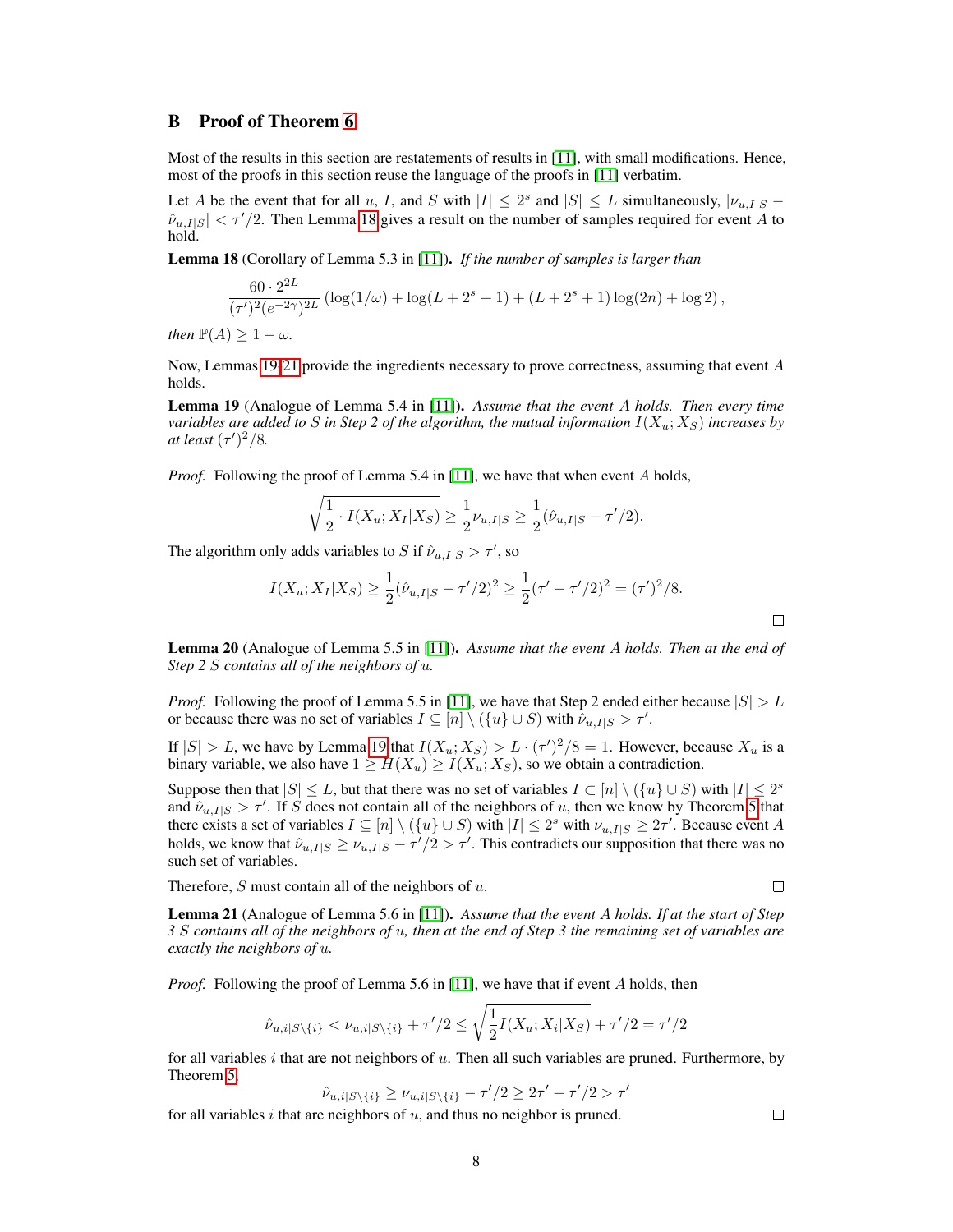*Proof of Theorem 6* (Analogue of Theorem 5.7 in [11]). Event A occurs with probability  $1 - \omega$  for our choice of  $M$ . By Lemmas [20](#page-7-3) and [21,](#page-7-2) the algorithm returns the correct set of neighbors of  $u$  for every observed variable u.

To analyze the running time, observe that when running the algorithm at an observed variable  $u$ , the bottleneck is Step 2, in which there are at most  $L$  steps and in which the algorithm must loop over all subsets of vertices in  $[n] \setminus \{u\} \setminus S$  of size  $2^s$ , of which there are  $\sum_{l=1}^{2^s} {n \choose l} = O(n^{2^s})$  many. Running the algorithm at all observed variables thus takes  $O(MLn^{2^{s}+1})$  time.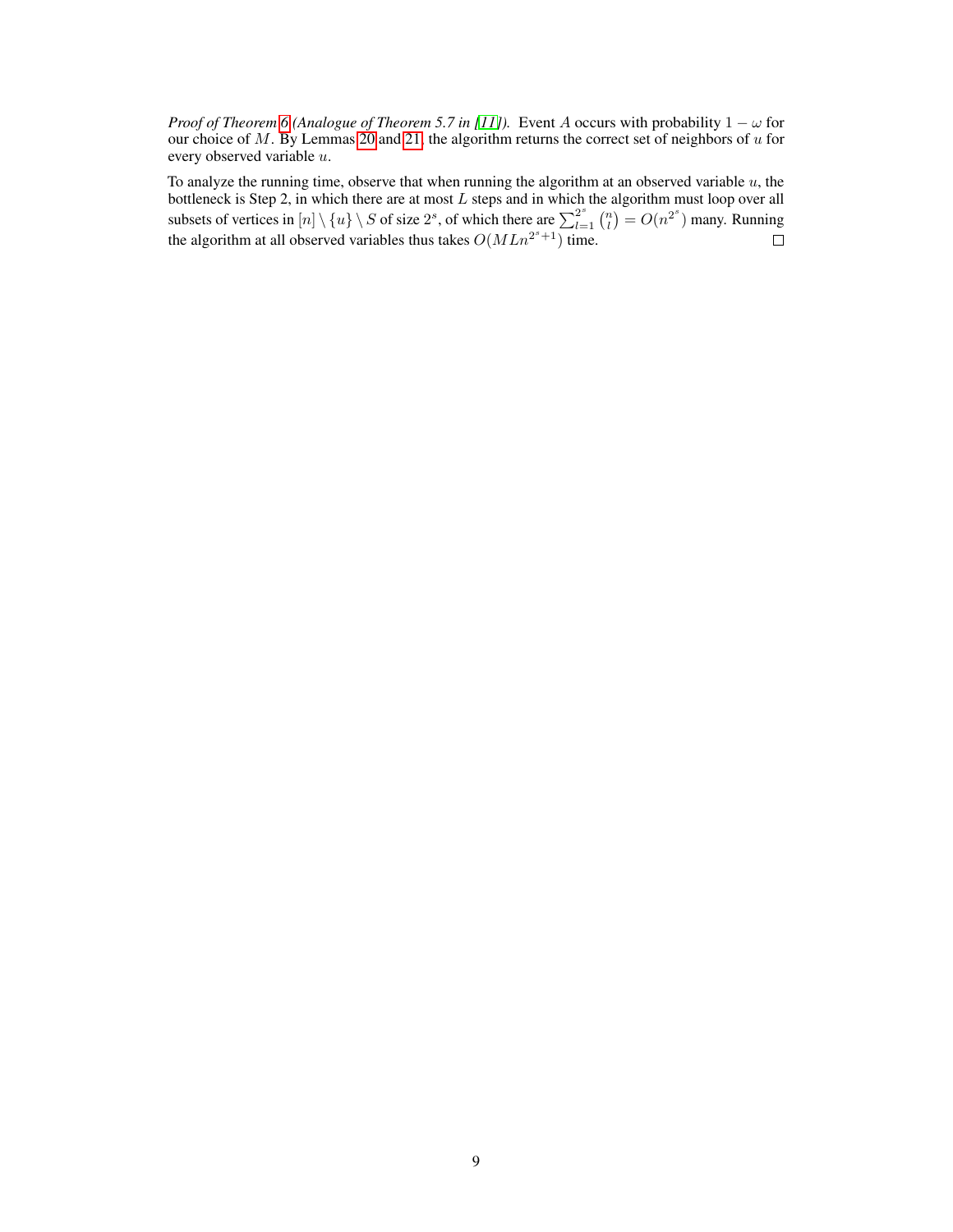# C Structure Learning Algorithm of Section 5

The steps of the structure learning algorithm are:

- 1. Fix parameters  $s, \tau'(\zeta \cdot \eta), \tau'(\zeta), L$ . Fix observed variable u. Set  $S := \emptyset$ .
- 2. While  $|S| \leq L$  and there exists a set of observed variables  $I \subseteq [n] \setminus \{u\} \setminus S$  of size at most 2<sup>s</sup> such that  $\hat{\nu}_{u,I|S} > \tau'(\zeta \cdot \eta)$ , set  $S := S \cup I$ .
- 3. For each  $i \in S$ , if  $\hat{\nu}_{u,I|S\setminus\{i\}} < \tau'(\zeta)$  for all sets of observed variables  $I \subseteq [n] \setminus \{u\} \setminus (S \setminus \{i\})$ of size at most  $2^s$ , mark *i* for removal from *S*.
- 4. Remove from S all variables marked for removal.
- 5. Return set  $S$  as an estimate of the neighborhood of  $u$ .

In the algorithm above, we use

$$
L = 8/(\tau'(\zeta \cdot \eta))^2, \quad \eta = \frac{1}{\sqrt{3} \cdot 2^{D/2 + 2^s} \cdot D^{2^{s-1}(2^s+2)}},
$$

$$
\tau'(x) = \frac{1}{(4d)^{2^s}} \left(\frac{1}{d}\right)^{2^s(2^s+1)} \tau(x), \text{ and } \tau(x) = \frac{1}{2} \frac{4x^2(e^{-2\gamma})^{d+D-1}}{d^{4d}2^{d+1} \binom{D}{d-1} \gamma e^{2\gamma}}.
$$

The main difference in the analysis of this algorithm compared to that of the algorithm in Section 3 is that, at the end of Step 2,  $S$  is no longer guaranteed to contain all the neighbors of  $u$ . Then, a smaller threshold is used in Step 2 compared to Step 3 in order to ensure that  $S$  contains enough neighbors of  $u$  such that the mutual information proxy with any non-neighbor is small.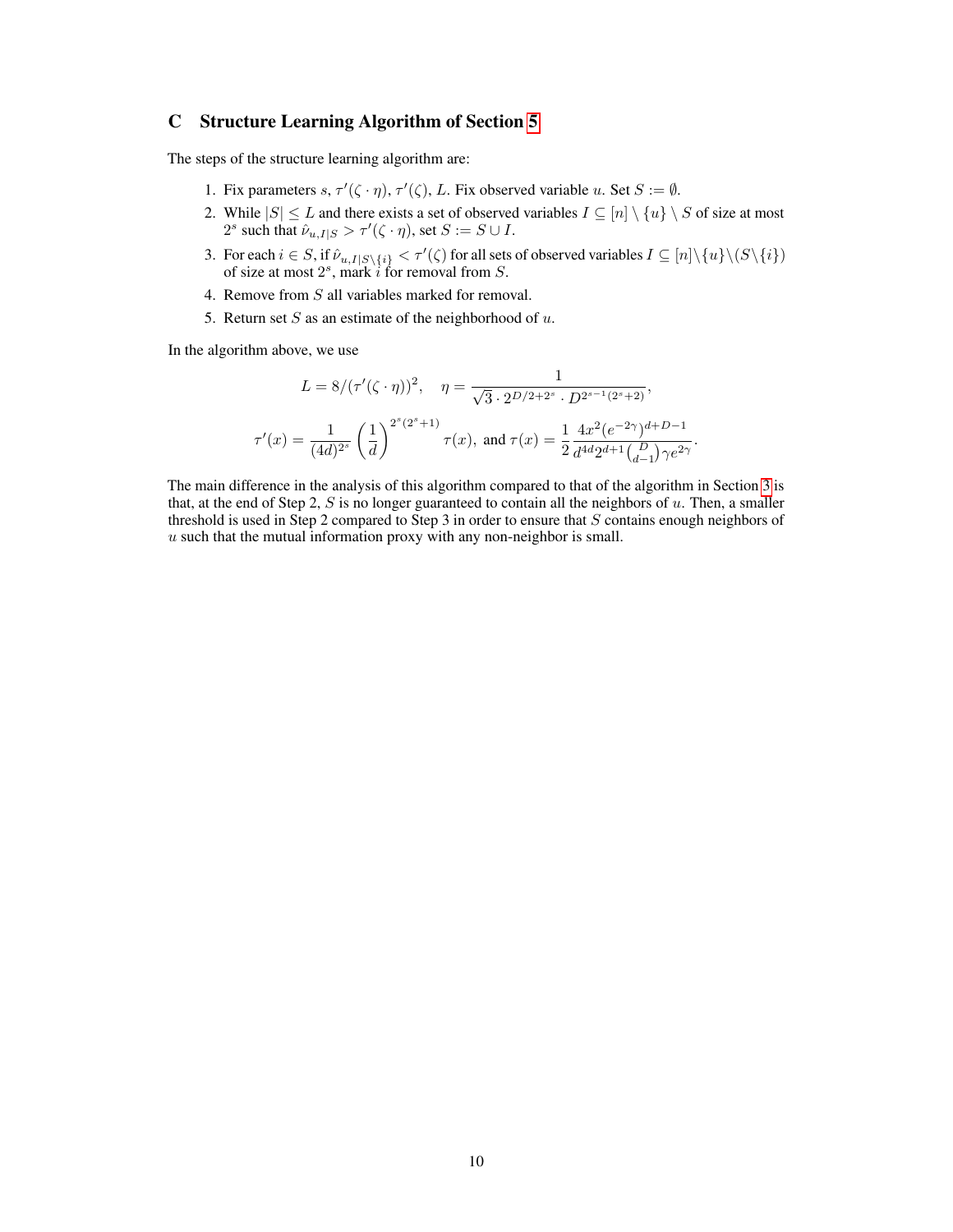# D Proof of Theorem 11

See Appendix C for a detailed description of the structure learning algorithm in Section 5.

The correctness of the algorithm is based on the results in Theorem [22](#page-10-0) and Lemma [23,](#page-10-1) which are analogues of Theorem 5 and Lemma [21.](#page-7-2) We state these, and then we prove Theorem 11 based on them. Then, Section [D.1](#page-10-2) proves Theorem [22](#page-10-0) and Section [D.2](#page-12-0) proves Lemma [23.](#page-10-1)

<span id="page-10-0"></span>Theorem 22 (Analogue of Theorem 5). *Fix an observed variable* u *and a subset of observed variables* S*, such that the two are disjoint. Suppose there exists a neighbor* i *of* u *not contained in* S *such that the MRF of the observed variables contains a Fourier coefficient associated with both* i *and* u *that has absolute value at least* ζ*. Then there exists some subset* I *of the MRF neighborhood of* u *with*  $|I| \leq 2^s$  such that

$$
\nu_{u,I|S} \geq \frac{1}{(4d)^{2^s}} \left(\frac{1}{d}\right)^{2^s(2^s+1)} \frac{4\zeta^2 (e^{-2\gamma})^{d+D-1}}{d^{4d}2^{d+1} {D \choose d-1} \gamma e^{2\gamma}} = 2\tau'(\zeta).
$$

Let  $A_{\zeta,\eta}$  be the event that for all u, I, and S with  $|I| \leq 2^s$  and  $|S| \leq L$  simultaneously,  $|\nu_{u,I|S} - \nu_{u,I|S}|$  $\hat{\nu}_{u,I|S}| < \tau'(\zeta \cdot \eta)/2.$ 

<span id="page-10-1"></span>**Lemma 23** (Analogue of Lemma [21\)](#page-7-2). Assume that the event  $A_{\zeta,n}$  holds. If at the start of Step 3 S *contains all of the neighbors of* u *which are connected to* u *through a Fourier coefficient of absolute value at least* ζ · η*, then at the end of Step 4 the remaining set of variables is a subset of the neighbors of* u*, such that all neighbors which are connected to* u *through a Fourier coefficient of absolute value at least* ζ *are included in the subset.*

*Proof of Theorem 11.* Event  $A_{\zeta,\eta}$  occurs with probability  $1 - \omega$  for our choice of M. Then, based on the result of Theorem [22,](#page-10-0) we have that Lemmas [18,](#page-7-0) [19,](#page-7-1) and [20](#page-7-3) hold exactly as before, with  $\tau'(\zeta \cdot \eta)$ instead of  $\tau'$ , and with the guarantee that at the end of Step 2 S contains all of the neighbors of u wihch are connected to u through a Fourier coefficient of absolute value at least  $\zeta \cdot \eta$ . Finally, Lemma [23](#page-10-1) guarantees that the pruning step results in the desired set of neighbors for every observed variable  $u$ .

 $\Box$ 

The analysis of the running time is identical to that in Theorem 6.

#### <span id="page-10-2"></span>D.1 Proof of Theorem [22](#page-10-0)

We will argue that Theorem 4.6 in [11] holds in the following modified form, which only requires the existence of one Fourier coefficient that has absolute value at least  $\alpha$ :

<span id="page-10-3"></span>Theorem 24 (Modification of Theorem 4.6 in [11]). *Fix a vertex* u *and a subset of the vertices* S *which does not contain the entire neighborhood of* u*, and assume that there exists an* α*-nonvanishing hyperedge containing* u *and which is not contained in* S ∪ {u}*. Then taking* I *uniformly at random from the subsets of the neighbors of u not contained in* S *of size*  $s = \min(r - 1, |\Gamma(u) \setminus S|)$ *,* 

$$
\mathbb{E}_{I}\left[\sqrt{\frac{1}{2}I(X_{u};X_{I}|X_{S})}\right] \geq \mathbb{E}_{I}[\nu_{u,I|S}] \geq C'(\gamma,K,\alpha)
$$

*where explicitly*

$$
C'(\gamma, K, \alpha) := \frac{4\alpha^2 \delta^{r+d-1}}{r^{4r} K^{r+1} {D \choose r-1} \gamma e^{2\gamma}}.
$$

Then, this allows us to prove Theorem [22](#page-10-0) with a proof nearly identical to that of Theorem 5.

*Proof of Theorem [22.](#page-10-0)* Using Theorem [24,](#page-10-3) we get that there exists some subset I of neighbors of u with  $|I| \leq d-1$  such that

$$
\nu_{u,I|S} \ge \frac{4\zeta^2 (e^{-2\gamma})^{d+D-1}}{d^{4d} 2^{d+1} {D \choose d-1} \gamma e^{2\gamma}} = 2\tau(\zeta).
$$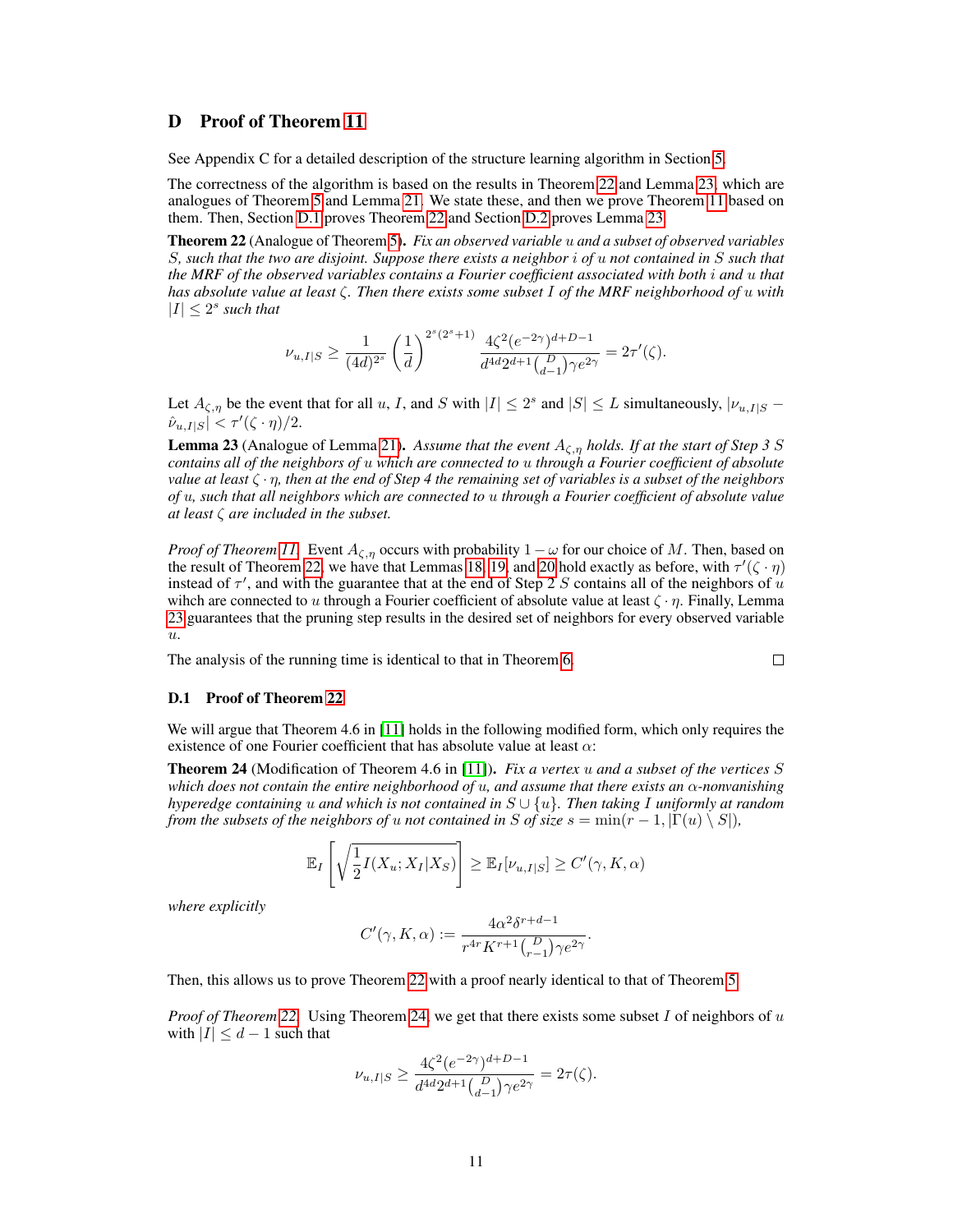Then, using Theorem 4, we have that there exists some subset  $I' \subseteq I$  with  $|I'| \leq 2^s$  such that

$$
\nu_{u,I'|S} \ge \frac{1}{(4d)^{2^s}} \left(\frac{1}{d}\right)^{2^s(2^s+1)} \frac{4\zeta^2 (e^{-2\gamma})^{d+D-1}}{d^{4d}2^{d+1} {D \choose d-1} \gamma e^{2\gamma}} = 2\tau'(\zeta).
$$

What remains is to show that Theorem [24](#page-10-3) is true. Theorem [24](#page-10-3) differs from Theorem 4.6 in [11] only in that it requires at least one hyperedge containing u and not contained in  $S \cup \{u\}$  to be α-nonvanishing, instead of requiring all maximal hyperedges to be  $\alpha$ -nonvanishing. The proof of Theorem 4.6 in [11] uses the fact that all maximal hyperedges are  $\alpha$ -nonvanishing in exactly two places: Lemma 3.3 and Lemma 4.5. In both of these lemmas, it can be easily shown that the same result holds even if only one, not necessarily maximal, hyperedge is α-nonvanishing. In fact, the original proofs of these lemmas do not make use of the assumption that all maximal hyperedges are  $\alpha$ -nonvanishing: they only use that there exists a maximal hyperedge that is  $\alpha$ -nonvanishing.

We now reprove Lemma 3.3 and Lemma 4.5 in [11] under the new assumption. These proofs contain only small modifications compared to the original proofs. Hence, most of the content of these proofs is restated, verbatim, from [11].

Lemma [25](#page-11-0) is a trivial modification of Lemma 2.7 in [11], to allow the tensor which is lower bounded in absolute value by a constant  $\kappa$  to be non-maximal. Then, Lemma [26](#page-11-1) is the equivalent of Lemma 3.3 in [11] and Lemma [27](#page-12-1) is the equivalent of Lemma 4.5 in [11], under the assumption that there exists at least one hyperedge containing u that is  $\alpha$ -nonvanishing.

<span id="page-11-0"></span>Lemma 25 (Modification of Lemma 2.7 in [11]). *Let* T <sup>1</sup>...s *be a centered tensor of dimensions*  $d_1 \times ... \times d_s$  and suppose there exists at least one entry of  $T^{1...s}$  which is lower bounded in absolute *value by a constant*  $\kappa$ *. For any*  $1 \leq l \leq r$ *, and*  $i_1 < ... < i_l$  *such that*  $\{i_1, ..., i_l\} \neq [s]$ *, let*  $T^{i_1...i_l}$  *be* an arbitrary centered tensor of dimensions  $d_{i_1}\times ... \times d_{i_l}$ . Let

$$
T(a_1, ..., a_r) = \sum_{l=1}^r \sum_{i_1 < ... < i_l} T^{i_1...i_l}(a_{i_1}, ..., a_{i_l}).
$$

*Then there exists an entry of*  $T$  *of absolute value lower bounded by*  $\kappa/s^s$ *.* 

*Proof.* Suppose all entries of T are less than  $\kappa/s^s$  in absolute value. Then by Lemma 2.6 in [11], all the entries of  $T^{1...s}$  are less than  $\kappa$  in absolute value. This is a contradiction, so there exists an entry of T of absolute value lower bounded by  $\kappa/s^s$ .  $\Box$ 

<span id="page-11-1"></span>Lemma 26 (The statement is the same as that of Lemma 3.3 in [11]).

$$
\mathbb{E}_{Y,Z}\left[\sum_R \sum_{B \neq R}\left(\mathcal{E}_{u,R}^Y - \mathcal{E}_{u,B}^Y - \mathcal{E}_{u,R}^Z + \mathcal{E}_{u,B}^Z\right)\left(\exp(\mathcal{E}_{u,R}^Y + \mathcal{E}_{u,B}^Z) - \exp(\mathcal{E}_{u,B}^Y + \mathcal{E}_{u,R}^Z)\right)\right] \\\ge \frac{4\alpha^2\delta^{r-1}}{r^{2r}e^{2\gamma}}.
$$

*Proof under relaxed*  $\alpha$  *assumption.* Following the original proof of Lemma 3.3, set  $a = \mathcal{E}_{u,R}^Y + \mathcal{E}_{u,B}^Z$ and  $b = \mathcal{E}_{u,B}^Y + \mathcal{E}_{u,R}^Z$ , and let  $D' = K^3 \exp(2\gamma) \ge D$ . Then we have

$$
\mathbb{E}_{Y,Z}\left[\sum_{R}\sum_{B\neq R}(a-b)(e^{a}-e^{b})\right] = \mathbb{E}\left[\sum_{R}\sum_{B\neq R}(a-b)\int_{b}^{a}e^{x}dx\right]
$$

$$
\geq \mathbb{E}\left[\sum_{R}\sum_{B\neq R}(a-b)^{2}e^{-2\gamma}\right] \geq \frac{1}{e^{2\gamma}}\sum_{R}\sum_{B\neq R}\text{Var}[a-b].
$$

By Claim 3.4 in [11], we have

$$
\sum_{R} \sum_{R \neq B} \text{Var}[a - b] = 4k_u \sum_{R} \text{Var}[\mathcal{E}_{u,R}^Y].
$$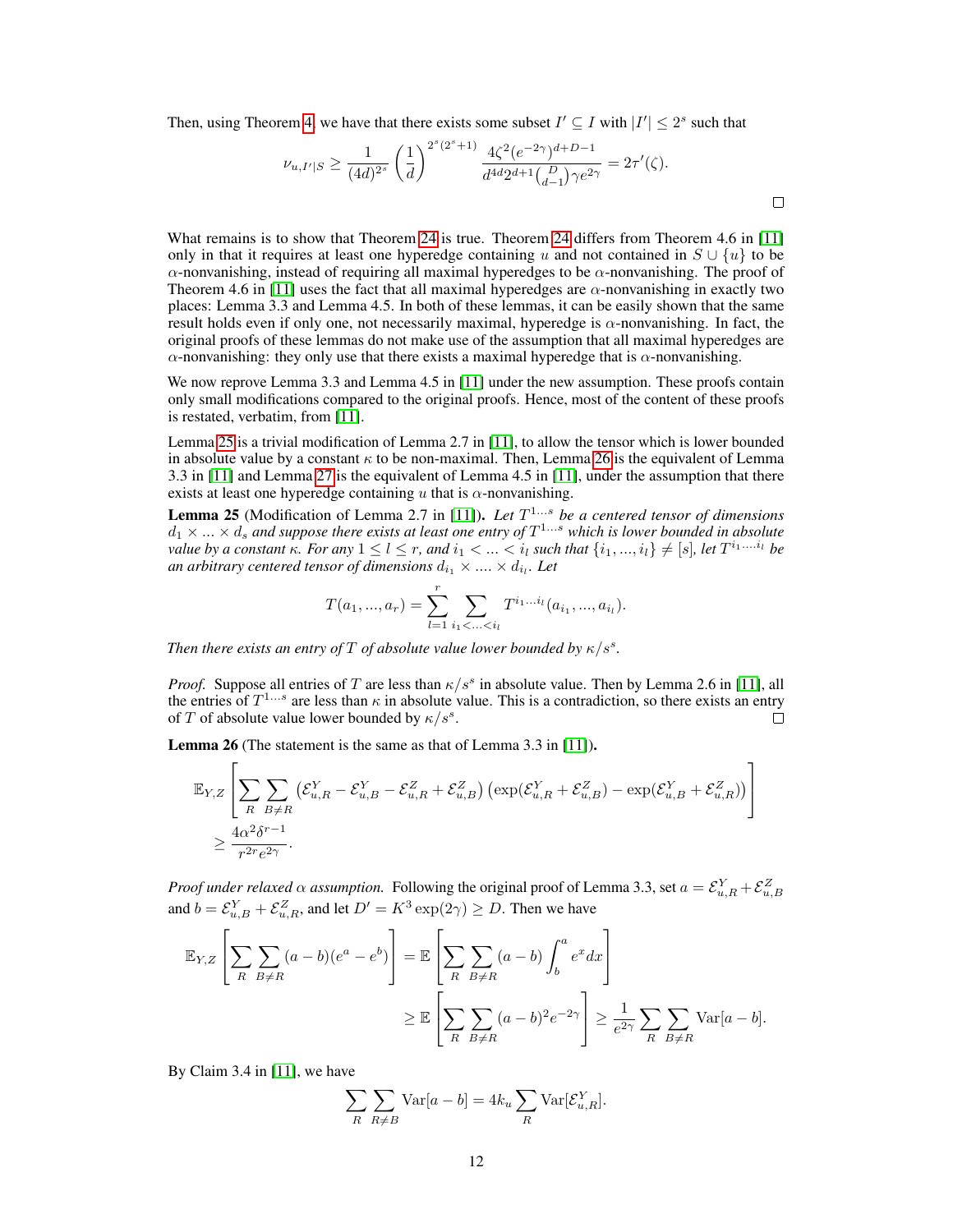Select a hyperedge  $J = \{u, j_1, ..., j_s\}$  containing u with  $|J| \leq r$ , such that  $\theta^{uJ}$  is  $\alpha$ -nonvanishing. Then we get, for some fixed choice  $Y_{\sim J}$ ,

$$
\sum_{R} \text{Var}[\mathcal{E}_{u,R}^Y] \ge \sum_{R} \text{Var}[\mathcal{E}_{u,R}^Y | Y_{\sim J}] = \sum_{R} \text{Var}[T(R, Y_{j_1}, ..., Y_{j_s}) | Y_{\sim J}]
$$

where the tensor T is defined by treating  $Y_{\sim J}$  as fixed as follows:

$$
T(R, Y_{j_1}, ..., Y_{j_s}) = \sum_{l=2}^r \sum_{i_2 < ... < i_l} \theta^{ui_2...i_l}(R, Y_{i_2}, ..., Y_{i_l}).
$$

From Lemma [25,](#page-11-0) it follows that T is  $\alpha/r^r$ -nonvanishing. Then there is a choice of R and G such that  $|T(R, G)| \ge \alpha/r^r$ . Because T is centered there must be a G' so that  $T(R, G')$  has the opposite sign, so  $|T(R, G) - T(R, G')| \ge \alpha/r^r$ . Then we have

Var[
$$
T(R, Y_{j_1}, ..., Y_{j_s})|Y_{\sim J}] \ge \frac{\alpha^2 \delta^{r-1}}{2r^{2r}}
$$

which follows from the fact that  $\mathbb{P}(Y_{J\setminus u} = G)$  and  $\mathbb{P}(Y_{J\setminus u} = G')$  are both lower bounded by  $\delta^{r-1}$ , and by then applying Claim 3.5 in [11]. Overall, then,

$$
\mathbb{E}_{Y,Z}\left[\sum_{R}\sum_{B\neq R}(a-b)\left(e^a-e^b\right)\right] \geq \frac{4\alpha^2\delta^{r-1}}{r^{2r}e^{2\gamma}}.
$$

 $\Box$ 

<span id="page-12-1"></span>Lemma 27 (The statement is the same as that of Lemma 4.5 in [11]). *Let* E *be the event that conditioned on*  $X_s = x_s$  *where* S *does not contain all the neighbors of* u, node u *is contained in at least one*  $\alpha/r^r$ -nonvanishing hyperedge. Then  $\mathbb{P}(E) \geq \delta^d$ .

*Proof under relaxed*  $\alpha$  *assumption.* Following the original proof of Lemma 4.5, when we fix  $X_S =$  $x<sub>S</sub>$  we obtain a new MRF where the underlying hypergraph is

$$
\mathcal{H}' = ([n] \setminus S, H'), \quad H' = \{h \setminus S | h \in H\}.
$$

Let  $\phi(h)$  be the image of a hyperedge h in H in the new hypergraph H'.

Let  $h^*$  be a hyperedge in H that contains u and is  $\alpha$ -nonvanishing. Let  $f_1, ..., f_p$  be the preimages of  $\phi(h^*)$  so that without loss of generality  $f_1$  is  $\alpha$ -nonvanishing. Let  $J = \bigcup_{i=1}^p f_i \setminus \{u\}$ . Finally let  $J_1 = J \cap S = \{i_1, i_2, ..., i_s\}$  and let  $J_2 = J \setminus S = \{i'_1, i'_2, ..., i'_{s'}\}$ . We define

$$
T(R, a_1, ..., a_s, a'_1, ..., a'_{s'}) = \sum_{i=1}^{p} \theta^{f_i}
$$

which is the clique potential we get on hyperedge  $\phi(h^*)$  when we fix each index in  $J_1 \subseteq S$  to their corresponding value.

Because  $\theta^{f_1}$  is  $\alpha$ -nonvanishing, it follows from Lemma [25](#page-11-0) that T is  $\alpha/r^r$ -nonvanishing. Thus there is some setting  $a_1^*,..., a_s^*$  such that the tensor

$$
T'(R,a'_1,...,a'_{s'})=T(R,a_1^*,...,a_s^*,a'_1,...,a'_{s'})\\
$$

has at least one entry with absolute value at least  $\alpha/r^r$ . What remains is to lower bound the probability of this setting. Since  $J_1$  is a subset of the neighbors of u we have  $|J_1| \leq d$ . Thus the probability that  $(X_{i_1},..., X_{i_s}) = (a_1^*,..., a_s^*)$  is bounded below by  $\delta^s \geq \delta^d$ , which completes the proof.  $\Box$ 

#### <span id="page-12-0"></span>D.2 Proof of Lemma [23](#page-10-1)

The proof of Lemma [21](#page-7-2) does not generalize to the setting of Lemma [23](#page-10-1) because at the end of Step 2  $S$  is no longer guaranteed to contain the entire neighborhood of  $u$ .

Instead, the proof of Lemma [23](#page-10-1) is based on the following observation: any  $\nu_{u,I|S}$ , where I is a set of non-neighbors of u, is upper bounded within some factor of  $\nu_{u,n^*(u)\setminus S|S}$ , where  $n^*(u)$  is the set of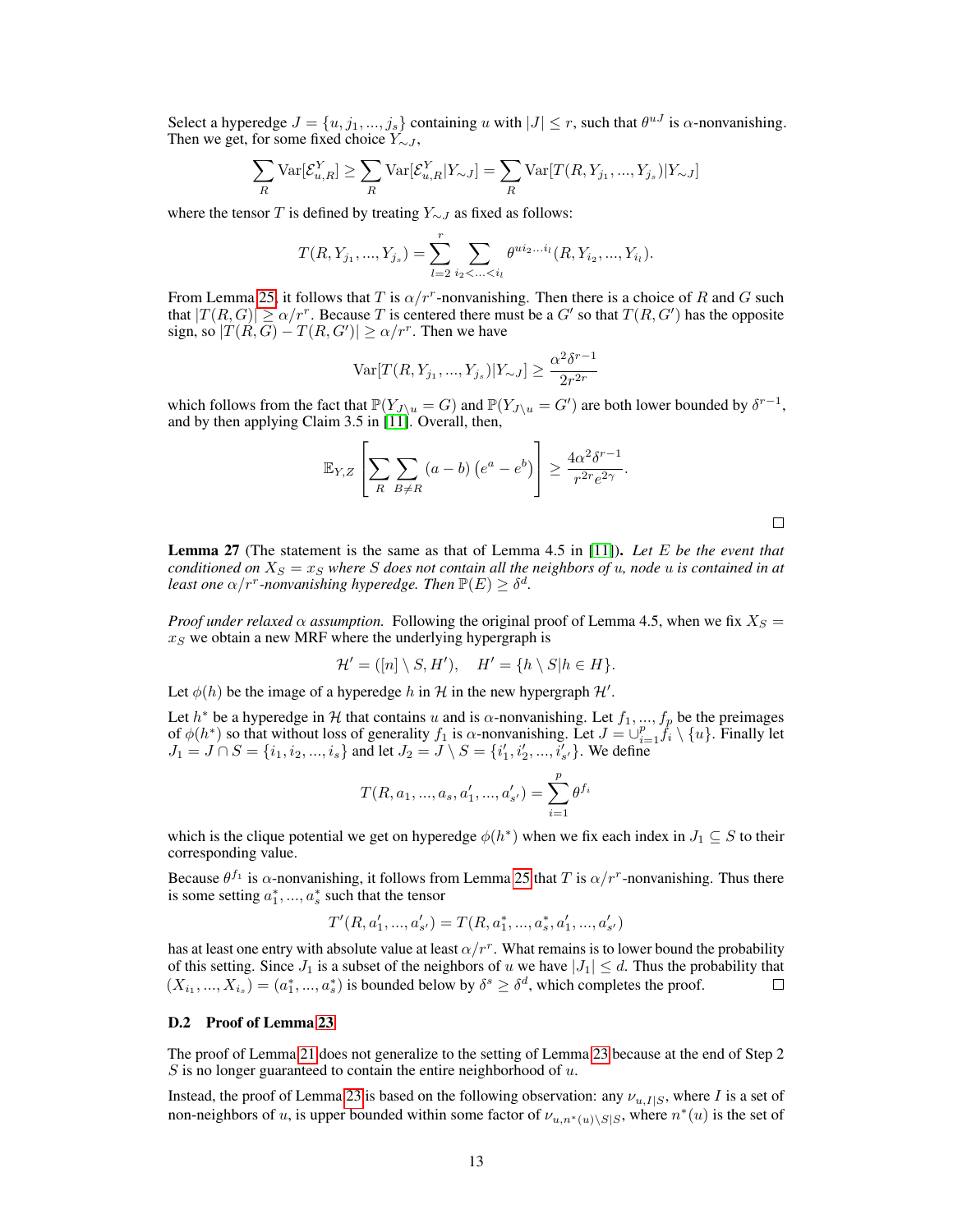neighbors of u. Intuitively, this follows because any information between u and I must pass through the neighbors of u. Then, by guaranteeing that  $\nu_{u,n*(u)\setminus S|S}$  is small, we can also guarantee that  $\nu_{u,I|S}$  is small. This allows us to guarantee that all non-neighbors of u are pruned.

Lemma [28](#page-13-0) makes formal a version of the upper bound on the mutual information proxy mentioned above. Then, we prove Lemma [23.](#page-10-1)

<span id="page-13-0"></span>**Lemma 28.** Let  $X \in \mathcal{X}, Y \in \mathcal{Y}, Z \in \mathcal{Z}, S \in \mathcal{S}$  be discrete random variables. Suppose X is *conditionally independent of* Z*, given* (Y, S)*. Then*

$$
\nu_{X,Z|S} \le \frac{|\mathcal{Y}|}{|\mathcal{Z}|} \nu_{X,Y|S}.
$$

*Proof.*

$$
\nu_{X,Z|S} = \mathbb{E}_{S} \sum_{x \in \mathcal{X}} \frac{1}{|\mathcal{X}|} \sum_{z \in \mathcal{Z}} \frac{1}{|\mathcal{Z}|} |\mathbb{P}(X = x, Z = z|S) - \mathbb{P}(X = x|S)\mathbb{P}(Z = z|S)|
$$
  
\n
$$
= \mathbb{E}_{S} \sum_{x \in \mathcal{X}} \frac{1}{|\mathcal{X}|} \sum_{z \in \mathcal{Z}} \frac{1}{|\mathcal{Z}|}
$$
  
\n
$$
\cdot \left| \sum_{y \in \mathcal{Y}} (\mathbb{P}(X = x, Y = y, Z = z|S) - \mathbb{P}(X = x|S)\mathbb{P}(Y = y, Z = z|S)) \right|
$$
  
\n
$$
\leq \mathbb{E}_{S} \sum_{x \in \mathcal{X}} \frac{1}{|\mathcal{X}|} \sum_{z \in \mathcal{Z}} \frac{1}{|\mathcal{Z}|}
$$
  
\n
$$
\cdot \sum_{y \in \mathcal{Y}} |\mathbb{P}(X = x, Y = y, Z = z|S) - \mathbb{P}(X = x|S)\mathbb{P}(Y = y, Z = z|S)|
$$
  
\n
$$
\stackrel{\text{(*)}}{=} \mathbb{E}_{S} \sum_{x \in \mathcal{X}} \frac{1}{|\mathcal{X}|} \sum_{z \in \mathcal{Z}} \frac{1}{|\mathcal{Z}|}
$$
  
\n
$$
\cdot \sum_{y \in \mathcal{Y}} \mathbb{P}(Z = z|Y = y, S) |\mathbb{P}(X = x, Y = y|S) - \mathbb{P}(X = x|S)\mathbb{P}(Y = y|S)|
$$
  
\n
$$
= \frac{|\mathcal{Y}|}{|\mathcal{Z}|} \mathbb{E}_{S} \sum_{x \in \mathcal{X}} \frac{1}{|\mathcal{X}|} \sum_{y \in \mathcal{Y}} \frac{1}{|\mathcal{Y}|} |\mathbb{P}(X = x, Y = y|S) - \mathbb{P}(X = x|S)\mathbb{P}(Y = y|S)|
$$
  
\n
$$
= \frac{|\mathcal{Y}|}{|\mathcal{Z}|} \nu_{X,Y|S}
$$

where in (\*) we used that  $\mathbb{P}(Z = z | X = x, Y = y, S) = \mathbb{P}(Z = z | Y = y, S)$ , because Z is conditionally independent of X, given  $(Y, S)$ . conditionally independent of  $X$ , given  $(Y, S)$ .

*Proof of Lemma* [23.](#page-10-1) Consider any  $i \in S$  such that i is not a neighbor of u, and let I with  $|I| \leq 2^s$  be any subset of  $[n] \setminus \{u\} \setminus (S \setminus \{i\})$ . Let  $I^*$  be the set of neighbors of u not included in S. Note that u is conditionally independent of *I*, given  $(I^*, S \setminus \{i\})$ . Then, by Lemma [28,](#page-13-0)

$$
\nu_{u,I|S\backslash\{i\}}\leq \frac{2^{|I^*|}}{2^{|I|}}\nu_{u,I^*|S\backslash\{i\}}\leq 2^{D-1}\nu_{u,I^*|S\backslash\{i\}}.
$$

By Lemma 10, there exists a subset  $I^{\dagger} \subseteq I^*$  with  $|I^{\dagger}| \leq 2^s$  such that

$$
\nu_{u,I^{\dagger}|S\setminus\{i\}} \ge \frac{1}{(4|I^*|)^{2^s}} \left(\frac{1}{|I^*|}\right)^{2^s(2^s+1)} \nu_{u,I^*|S\setminus\{i\}} \ge \frac{1}{(4D)^{2^s}} \left(\frac{1}{D}\right)^{2^s(2^s+1)} \nu_{u,I^*|S\setminus\{i\}}.
$$

Then, putting together the two results above,

$$
\nu_{u,I|S\setminus\{i\}} \le 2^{D-1} (4D)^{2^s} D^{2^s(2^s+1)} \nu_{u,I^{\dagger}|S\setminus\{i\}}.
$$

Note that

$$
\nu_{u,I^{\dagger}|S\setminus\{i\}} \leq \hat{\nu}_{u,I^{\dagger}|S\setminus\{i\}} + \tau'(\zeta \cdot \eta)/2 \stackrel{(*)}{\leq} \tau'(\zeta \cdot \eta) + \tau'(\zeta \cdot \eta)/2 = 3\tau'(\zeta \cdot \eta)/2
$$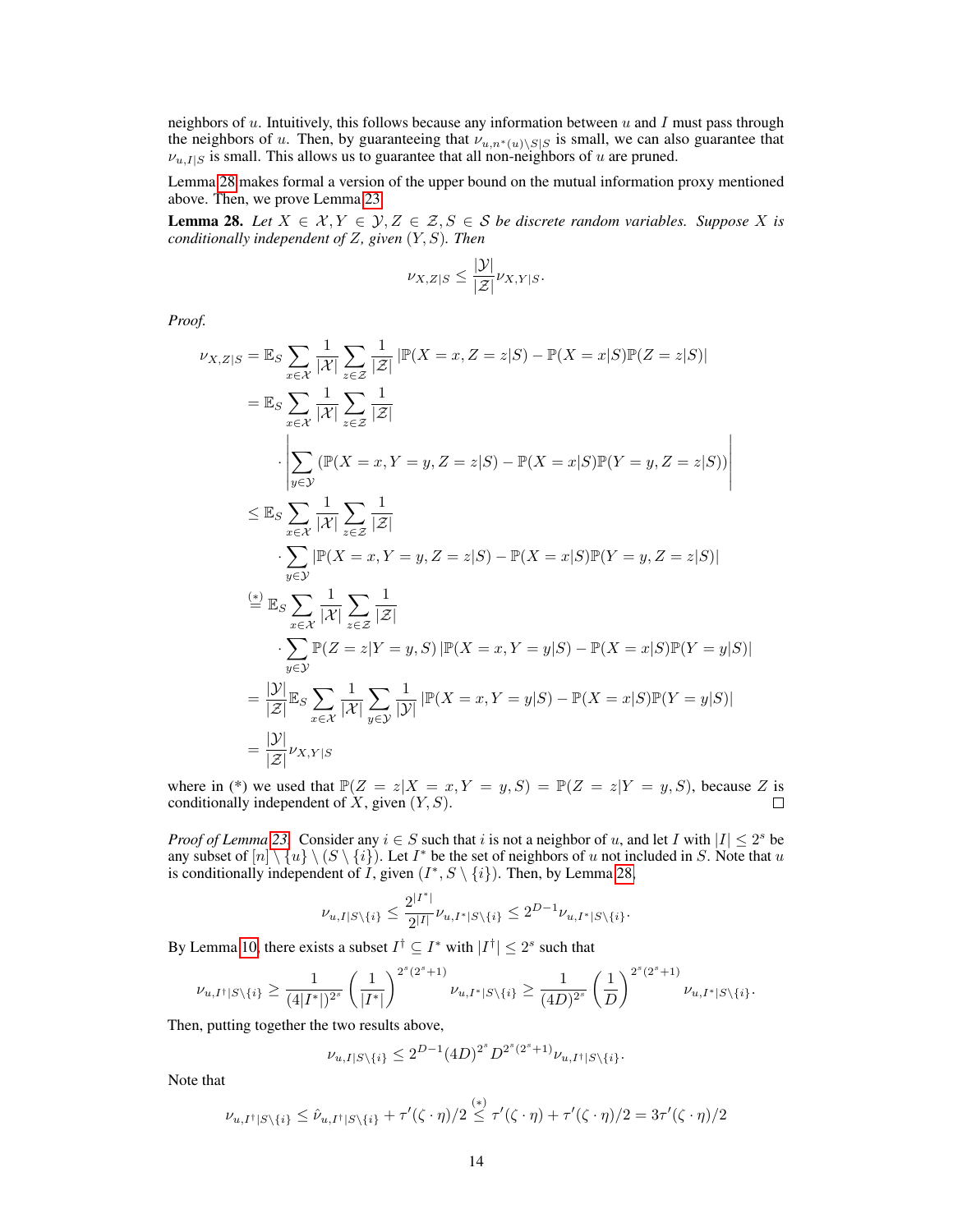where in (\*) we used that, if  $\hat{\nu}_{u,I^{\dagger}|S\setminus\{i\}}$  were larger than  $\tau'(\zeta \cdot \eta)$ , the algorithm would have added  $I^{\dagger}$  to S. Then

$$
\nu_{u,I|S\setminus\{i\}} \le 3 \cdot 2^{D-2} (4D)^{2^s} D^{2^s(2^s+1)} \tau'(\zeta \cdot \eta)
$$
  
=  $\eta^2 \cdot 3 \cdot 2^{D-2} (4D)^{2^s} D^{2^s(2^s+1)} \tau'(\zeta)$   
=  $\tau'(\zeta)/4$ 

where we used that  $\tau'(\zeta \cdot \eta) = \eta^2 \tau'(\zeta)$  and then we replaced  $\eta$  by its definition. Putting it all together,

$$
\hat{\nu}_{u,I|S\setminus\{i\}} \le \nu_{u,I|S\setminus\{i\}} + \tau'(\zeta \cdot \eta)/2 \le \tau'(\zeta)/4 + \eta^2 \tau'(\zeta)/2 < \tau'(\zeta)
$$

where we used that  $\eta \leq 1$ . Therefore, all variables  $i \in S$  which are not neighbors of u are pruned.

Consider now variables  $i$  which are connected to  $u$  through a Fourier coefficient of absolute value at least  $\zeta$ . We know that all variables connected through a Fourier coefficient at least  $\zeta \cdot \eta$  are in S, so all variables i must also be in S, because  $\eta \leq 1$ . Then, by Theorem [22,](#page-10-0) there exists a subset I of  $[n] \setminus \{u\} \setminus (S \setminus \{i\})$  with  $|I| \leq 2^s$ , such that

$$
\hat{\nu}_{u,I|S\setminus\{i\}} \ge \nu_{u,I|S\setminus\{i\}} - \tau'(\zeta \cdot \eta)/2 \ge \nu_{u,I|S\setminus\{i\}} - \tau'(\zeta)/2 \stackrel{(\dagger)}{\ge} 2\tau'(\zeta) - \tau'(\zeta)/2 > \tau'(\zeta)
$$

where in (†) we used the guarantee of Theorem [22,](#page-10-0) knowing that there exists a variable in  $[n] \setminus$  ${u} \ (S \setminus {i})$  connected to u through a Fourier coefficient of absolute value at least  $\zeta$ : specifically, variable *i*. Therefore, no variables  $i \in S$  which are connected to u through a Fourier coefficient of absolute value at least  $\zeta$  are pruned.  $\Box$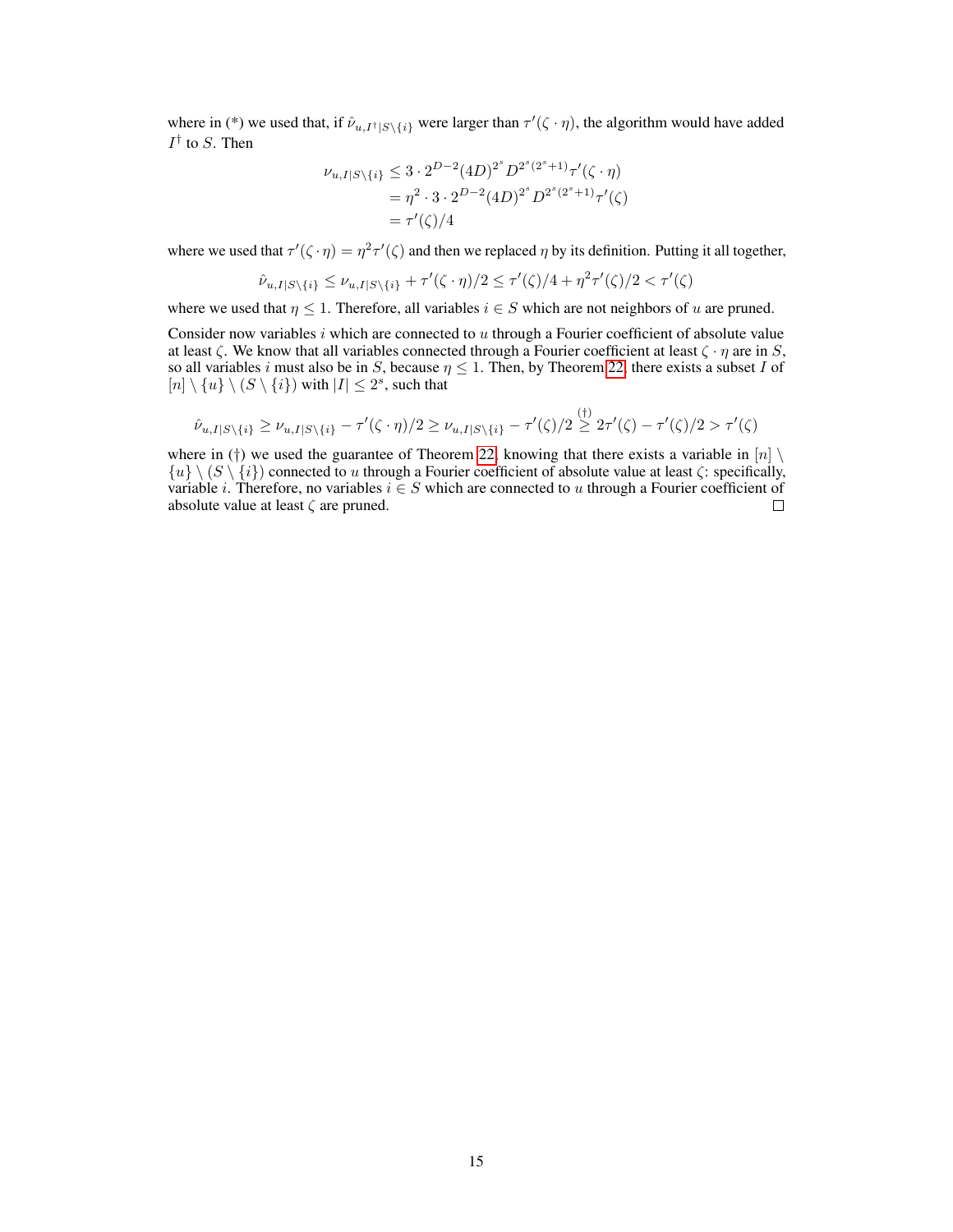# E Proof of Theorem 12

Let  $\psi$  be the maximum over observed variables of the number of non-zero potentials that include that variable:

$$
\psi:=\max_{u\in [n]}\sum_{\substack{S\subseteq [n]\\ u\in S}}\mathbbm{1}\{\widehat{f}(S)\neq 0\}.
$$

Theorem [29,](#page-15-0) stated below, is a stronger version of Theorem 12, in which the upper bound on  $\zeta$  depends on  $\psi$  instead of  $D^d$ . This section proves Theorem [29.](#page-15-0) Note that  $\psi \leq \sum_{k=0}^{d-1} {D \choose k} \leq D^{d-1} + 1 < D^d$ , so Theorem [29](#page-15-0) immediately implies Theorem 12.

<span id="page-15-0"></span>**Theorem 29.** Fix  $\delta > 0$  and  $\epsilon > 0$ . Suppose that we are given neighborhoods  $n(u)$  for every *observed variable* u *satisfying the guarantees of Theorem 11. Suppose that we are given* M *samples from the RBM, and that we have*

$$
M = \Omega\left(\gamma^2 \ln(8 \cdot n \cdot 2^D/\delta)/\epsilon^2\right), \quad \zeta \le \frac{\sqrt{\epsilon}}{\psi\sqrt{1 + e^{2\gamma}}}.
$$

Let  $z_u$  and  $\hat{w}_u$  be the features and the estimate of the weights when the regression algorithm is run at *observed variable u. Then, with probability at least*  $1 - \delta$ *, for all variables u,* 

$$
\mathbb{E}\left[\left(\mathbb{P}(X_u=1|X_{\setminus u})-\sigma\left(\hat{w}_u\cdot z_u\right)\right)^2\right]\leq\epsilon.
$$

Define the empirical risk and the risk, respectively:

$$
\hat{\mathcal{L}}(w) = \frac{1}{M} \sum_{i=1}^{M} l(y^{(i)}(w \cdot z^{(i)})), \quad \mathcal{L}(w) = \mathbb{E}[l(y(w \cdot z))].
$$

Following is an outline of the proof of Theorem [29.](#page-15-0) Lemma [34](#page-16-0) bounds the KL divergence between the true predictor and the predictor that uses  $\bar{w}$ , where  $\bar{w} \in \mathbb{R}^{2^{\lfloor n(s) \rfloor}}$  is the vector of true weights for every subset of  $n(u)$ , multiplied by two. Unfortunately, the estimate  $\hat{w}$  that optimizes the empirical risk will typically not recover the true weights, because  $n(u)$  is not the true set of neighbors of u. Lemma [33](#page-16-1) decomposes the KL divergence between the true predictor and the predictor that uses  $\hat{w}$  in terms of  $\mathcal{L}(\hat{w})-\mathcal{L}(\bar{w})$  and the KL divergence that we bounded in Lemma [34.](#page-16-0) The term  $\mathcal{L}(\hat{w})-\mathcal{L}(\bar{w})$ can be shown to be small through concentration arguments, which are partially given in Lemma [30.](#page-15-1) Thus, we obtain a bound on the KL divergence between the true predictor and the predictor that uses  $\hat{w}$ . Finally, using Lemma [31,](#page-15-2) we bound the mean-squared error of interest in terms of this KL divergence.

We now give the lemmas mentioned above and complete formally the proof of Theorem 12.

<span id="page-15-1"></span>**Lemma 30.** With probability at least  $1 - \rho$  over the samples, we have for all  $w \in \mathbb{R}^{2^{|n(u)|}}$  such that  $||w||_1 \leq 2\gamma$ ,

$$
\mathcal{L}(w) \leq \hat{\mathcal{L}}(w) + 4\gamma \sqrt{\frac{2\ln(2 \cdot 2^D)}{M}} + 2\gamma \sqrt{\frac{2\ln(2/\rho)}{M}}.
$$

*Proof.* We have  $||z||_{\infty} \leq 1$ ,  $y \in \{-1, 1\}$ , the loss function is 1-Lipschitz, and our hypothesis set is  $w \in \mathbb{R}^{2^{\lfloor n(S) \rfloor}}$  such that  $||w||_1 \leq 2\gamma$ . Then the result follows from Lemma 7 in [28].

<span id="page-15-2"></span>**Lemma 31** (Pinsker's inequality). Let  $D_{KL}(a, b) = a \ln(a/b) + (1 - a) \ln((1 - a)/(1 - b))$  denote *the KL divergence between two Bernoulli distributions*  $(a, 1 - a)$ *,*  $(b, 1 - b)$  *with*  $a, b \in [0, 1]$ *. Then* 

$$
(a-b)^2 \le \frac{1}{2}D_{KL}(a||b).
$$

<span id="page-15-3"></span>**Lemma 32** (Inverse of Pinsker's inequality; see Lemma 4.1 in [10]). Let  $D_{KL}(a, b) = a \ln(a/b) + b$  $(1 - a) \ln((1 - a)/(1 - b))$  *denote the KL divergence between two Bernoulli distributions*  $(a, 1 - a)$ ,  $(b, 1 - b)$  *with*  $a, b \in [0, 1]$ *. Then* 

$$
D_{KL}(a, b) \le \frac{1}{\min(b, 1 - b)} (a - b)^2.
$$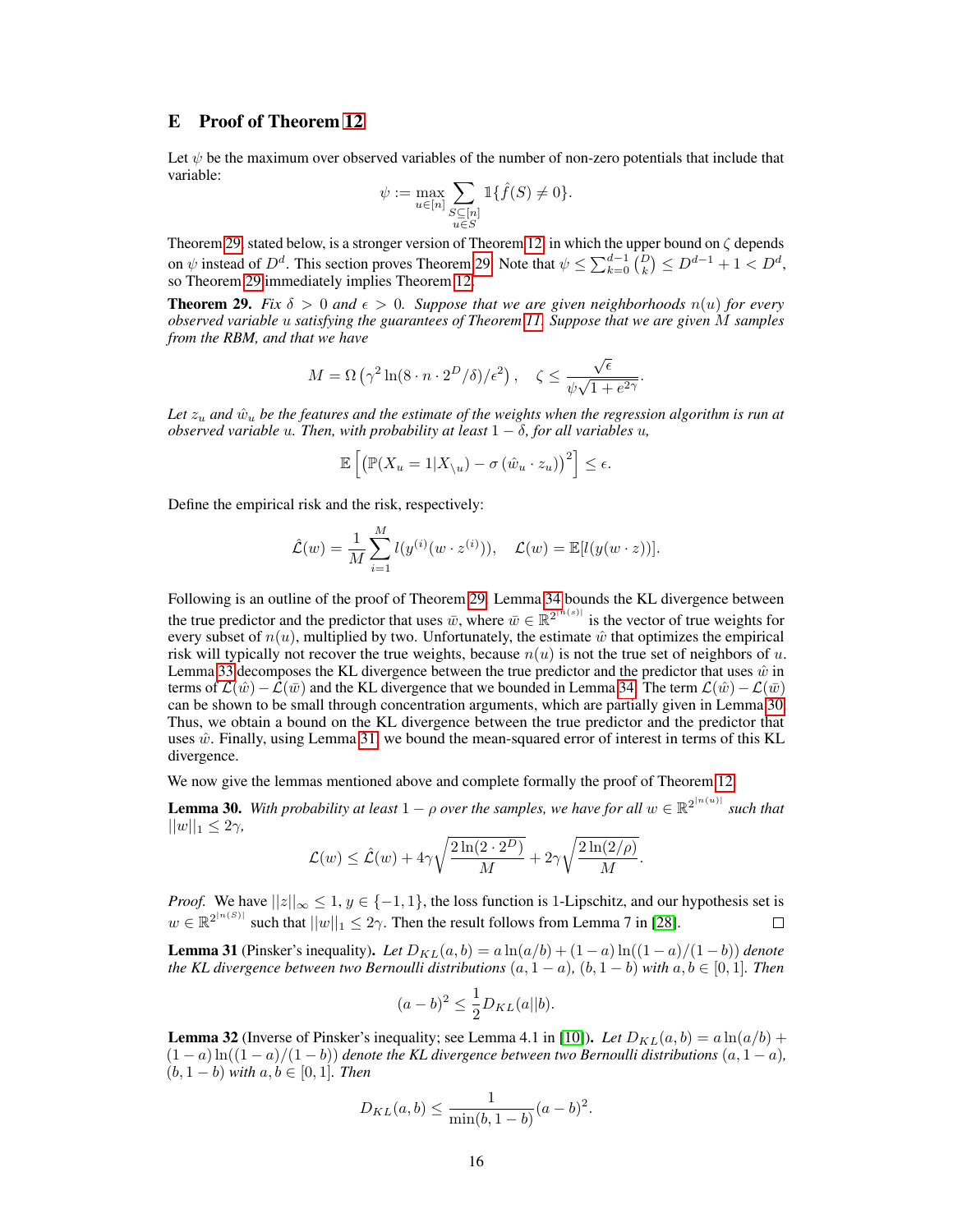<span id="page-16-1"></span>**Lemma 33.** For any  $w \in \mathbb{R}^{2^{|n(u)|}}$  with  $||w||_1 \leq 2\gamma$ , we have that

$$
\mathcal{L}(\hat{w}) - \mathcal{L}(w) = \mathbb{E}_z \left[ D_{KL} \left( \frac{\mathbb{E}[y|z] + 1}{2}, \sigma(\hat{w} \cdot z) \right) - D_{KL} \left( \frac{\mathbb{E}[y|z] + 1}{2}, \sigma(w \cdot z) \right) \right].
$$

*Proof.*

$$
\mathcal{L}(\hat{w}) - \mathcal{L}(w) = \mathbb{E}_{z,y} \left[ -\frac{y+1}{2} \ln \sigma(\hat{w} \cdot z) - \frac{1-y}{2} \ln(1 - \sigma(\hat{w} \cdot z)) \right]
$$
  
\n
$$
- \mathbb{E}_{z,y} \left[ -\frac{y+1}{2} \ln \sigma(w \cdot z) - \frac{1-y}{2} \ln(1 - \sigma(w \cdot z)) \right]
$$
  
\n
$$
= \mathbb{E}_{z} \left[ -\frac{\mathbb{E}[y|z] + 1}{2} \ln \sigma(\hat{w} \cdot z) - \frac{1-\mathbb{E}[y|z]}{2} \ln(1 - \sigma(\hat{w} \cdot z)) \right]
$$
  
\n
$$
- \mathbb{E}_{z} \left[ -\frac{\mathbb{E}[y|z] + 1}{2} \ln \sigma(w \cdot z) - \frac{1-\mathbb{E}[y|z]}{2} \ln(1 - \sigma(w \cdot z)) \right]
$$
  
\n
$$
= \mathbb{E}_{z} \left[ \frac{\mathbb{E}[y|z] + 1}{2} \ln \frac{\sigma(w \cdot z)}{\sigma(\hat{w} \cdot z)} + \frac{1-\mathbb{E}[y|z]}{2} \ln \frac{1-\sigma(w \cdot z)}{1-\sigma(\hat{w} \cdot z)} \right]
$$
  
\n
$$
= \mathbb{E}_{z} \left[ D_{KL} \left( \frac{\mathbb{E}[y|z] + 1}{2}, \sigma(\hat{w} \cdot z) \right) - D_{KL} \left( \frac{\mathbb{E}[y|z] + 1}{2}, \sigma(w \cdot z) \right) \right].
$$

<span id="page-16-0"></span>**Lemma 34.** *Let*  $\zeta \leq \frac{\sqrt{\epsilon}}{4\sqrt{1+\epsilon}}$  $\frac{\sqrt{\epsilon}}{\psi\sqrt{1+e^{2\gamma}}}$  and  $\bar{w}\in\mathbb{R}^{2^{|n(u)|}}$  with  $\bar{w}_S=2\hat{f}(S)$  for all  $S\subseteq n(u)$ *. Then, for all*  $$ 

 $\Box$ 

$$
D_{KL}\left(\frac{\mathbb{E}[y|z]+1}{2}, \sigma(\bar{w}\cdot z)\right)\leq \epsilon.
$$

*Proof.* By Lemma [32,](#page-15-3) we have that

$$
D_{KL}\left(\frac{\mathbb{E}[y|z]+1}{2}, \sigma(\bar{w}\cdot z)\right) \leq \frac{1}{\min(\sigma(\bar{w}\cdot z), 1-\sigma(\bar{w}\cdot z))}\left(\frac{\mathbb{E}[y|z]+1}{2}-\sigma(\bar{w}\cdot z)\right)^2.
$$

Note that  $\mathbb{E}[y|z^*] = 2\sigma(w^* \cdot z^*) - 1$  for  $w^*$  and  $z^*$  corresponding to the true neighborhood of u, and that  $||w^*||_1 \le 2\gamma$ . Note that  $\bar{w}_S = w_S^*$  for all  $S \subseteq n(u)$ . Also note that  $\min(\sigma(\bar{w} \cdot z), 1 - \sigma(\bar{w} \cdot z)) \ge$  $\sigma(-2\gamma) = \frac{1}{1+e^{2\gamma}}$ . Then:

$$
D_{KL}\left(\frac{\mathbb{E}[y|z]+1}{2}, \sigma(\bar{w} \cdot z)\right)
$$
  
\n
$$
\leq (1 + e^{2\gamma})\left(\frac{\mathbb{E}[y|z]+1}{2} - \sigma(\bar{w} \cdot z)\right)^{2}
$$
  
\n
$$
\stackrel{(a)}{=} (1 + e^{2\gamma})\left(\mathbb{E}_{z^{*}|z}\left[\sigma(w^{*} \cdot z^{*}) - \sigma(\bar{w} \cdot z)\right]\right)^{2}
$$
  
\n
$$
\stackrel{(b)}{\leq} (1 + e^{2\gamma})\mathbb{E}_{z^{*}|z}\left(\sigma(w^{*} \cdot z^{*}) - \sigma(\bar{w} \cdot z)\right)^{2}
$$
  
\n
$$
= (1 + e^{2\gamma})\mathbb{E}_{z^{*}|z}\left(\sigma\left(\sum_{S \subseteq n^{*}(u)} \hat{f}(S \cup \{u\})\chi_{S}(x)\right) - \sigma\left(\sum_{S \subseteq n(u)} \hat{f}(S \cup \{u\})\chi_{S}(x)\right)\right)^{2}
$$
  
\n
$$
\stackrel{(c)}{\leq} (1 + e^{2\gamma})\mathbb{E}_{z^{*}|z}\left(\sum_{S \subseteq n^{*}(u)} \hat{f}(S \cup \{u\})\chi_{S}(x) - \sum_{S \subseteq n(u)} \hat{f}(S \cup \{u\})\chi_{S}(x)\right)^{2}
$$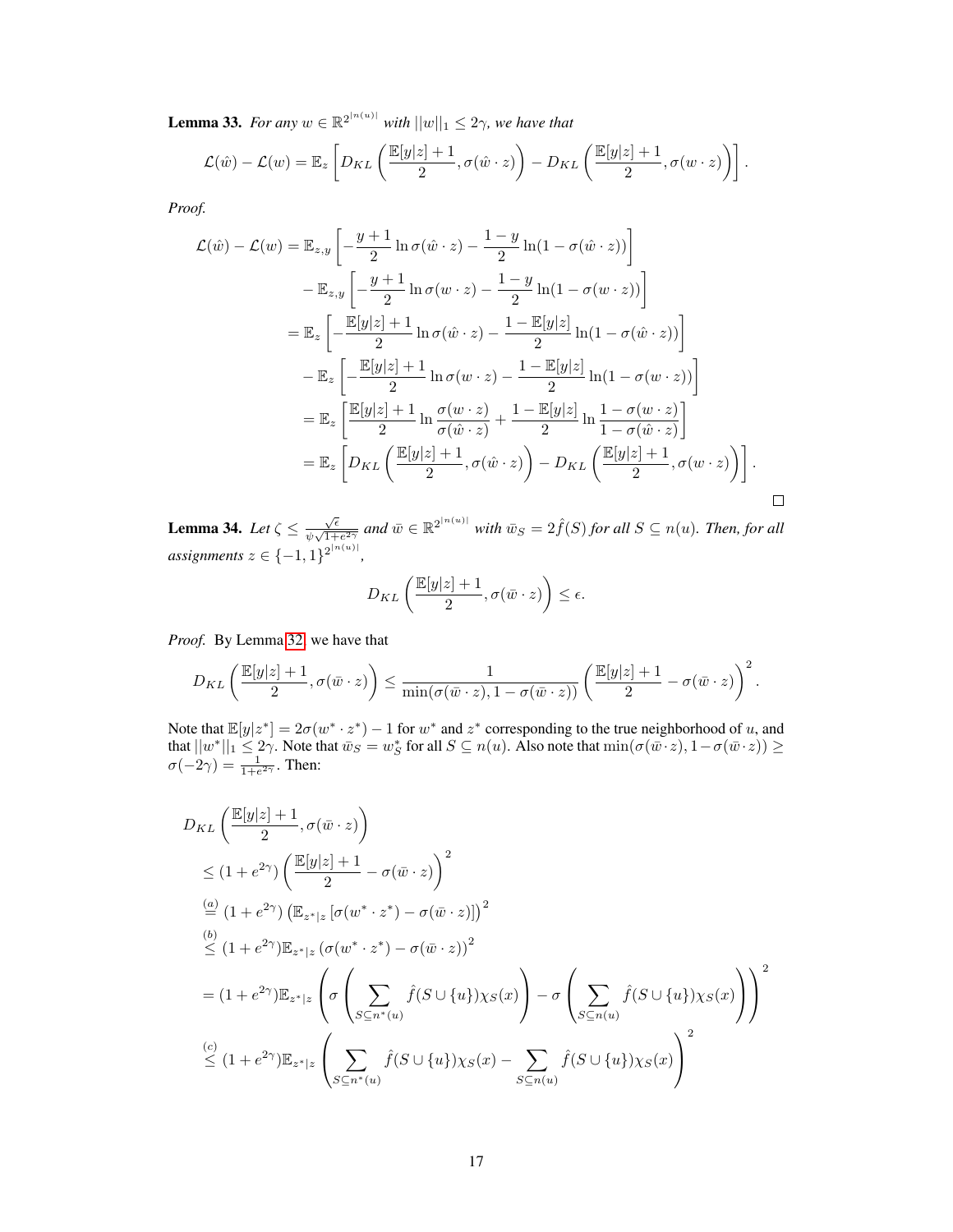$$
= (1 + e^{2\gamma}) \mathbb{E}_{z^*|z} \left( \sum_{\substack{S \subseteq n^*(u) \\ S \nsubseteq n(u)}} \hat{f}(S \cup \{u\}) \chi_S(x) \right)^2
$$
  

$$
\stackrel{(d)}{\leq} (1 + e^{2\gamma}) \psi^2 \zeta^2
$$

where in (a) we used the law of iterated expectations, in (b) we used Jensen's inequality, in (c) we used that  $\sigma$  is 1-Lipschitz, and in (d) we used that the Fourier coefficients that we sum over are all upper bounded in absolute value by  $\zeta$  (otherwise the corresponding sets S would need to be included in  $n(u)$ , by the assumption that  $n(u)$  contains all the neighbors connected to u through a Fourier coefficient of absolute value at least  $\zeta$ ). Therefore, setting  $\zeta \leq \sqrt{\zeta}$  $\Box$  $\frac{\sqrt{\epsilon}}{\psi\sqrt{1+e^{2\gamma}}}$  achieves error  $\epsilon$ .

*Proof of Theorem [29.](#page-15-0)* Let  $M \ge C \cdot \gamma^2 \ln(8 \cdot n \cdot 2^D/\delta)/\epsilon^2$ , for some global constant C. Then, by Lemma [30,](#page-15-1) with probability at least  $1 - \delta/(2n)$ , for all  $w \in \mathbb{R}^{2^{|n(u)|}}$  such that  $||w||_1 \le 2\gamma$ ,

$$
\mathcal{L}(\hat{w}) \leq \hat{\mathcal{L}}(\hat{w}) + \epsilon/2.
$$

Note that  $l(y(w \cdot z)) = \ln(1 + e^{y(w \cdot z)})$  is bounded because  $|y(w \cdot z)| \le 2\gamma$ , and  $|\ln(1 + e^{-2\gamma}) - \ln(1 + e^{-2\gamma})|$  $|e^{2\gamma}| \leq 4\gamma$  because the function is 1-Lipschitz. Then, by Hoeffding's inequality,  $\mathbb{P}(\hat{\mathcal{L}}(w) - \mathcal{L}(w)) \geq$  $t) \le e^{-2Mt^2/(4\gamma)^2}$ . Then, for  $M \ge C' \cdot \gamma^2 \ln(2n/\delta)/\epsilon^2$  for some global constant  $C'$ , with probability at least  $1 - \delta/(2n)$ ,

$$
\hat{\mathcal{L}}(w) \leq \mathcal{L}(w) + \epsilon/2.
$$

Then the following holds with probability at least  $1 - \delta/n$  for any  $w \in \mathbb{R}^{2^{|n(u)|}}$  with  $||w||_1 \le 2\gamma$ :

$$
\mathcal{L}(\hat{w}) \le \hat{\mathcal{L}}(\hat{w}) + \epsilon/2 \le \hat{\mathcal{L}}(w) + \epsilon/2 \le \mathcal{L}(w) + \epsilon.
$$

Then we have

$$
\mathbb{E}\left[\left(\mathbb{P}(X_u = 1 | X_{[n] \setminus \{u\}}) - \sigma(\hat{w} \cdot z)\right)^2\right] \n\stackrel{(a)}{\leq} \frac{1}{2} \mathbb{E}\left[D_{KL}\left(\mathbb{P}(X_u = 1 | X_{[n] \setminus \{u\}}), \sigma(\hat{w} \cdot z)\right)\right] \n\stackrel{(b)}{=} \frac{1}{2}(\mathcal{L}(\hat{w}) - \mathcal{L}(\bar{w})) + \frac{1}{2} \mathbb{E}\left[D_{KL}\left(\mathbb{P}(X_u = 1 | X_{[n] \setminus \{u\}}), \sigma(\bar{w} \cdot z)\right)\right] \n\stackrel{(c)}{\leq} \frac{1}{2}(\mathcal{L}(\hat{w}) - \mathcal{L}(\bar{w})) + \frac{1}{2}\epsilon \n\stackrel{(d)}{\leq} \epsilon
$$

where in (a) we used Lemma [31,](#page-15-2) in (b) we used Lemma [33,](#page-16-1) in (c) we used Lemma [34,](#page-16-0) and in (d) we used that  $\mathcal{L}(\hat{w}) - \mathcal{L}(\bar{w}) \leq \epsilon$ .

By a union bound, this holds for all variables u with probability at least  $1 - \delta$ .  $\Box$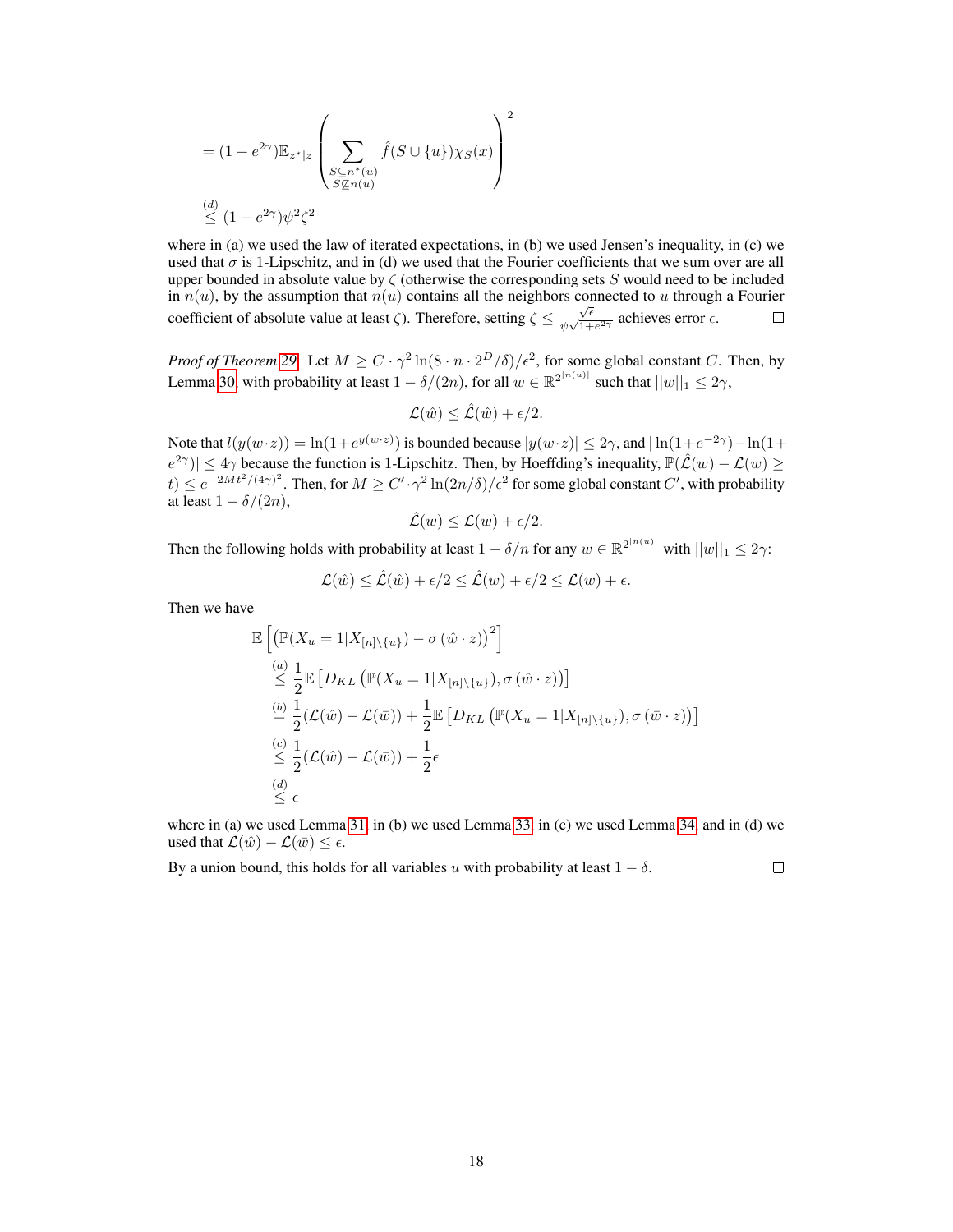# F A weaker width suffices

The sample complexity of the algorithm in Section 3 depends on  $\gamma$ , the width of the MRF of the observed variables. A priori, it is unclear how large  $\gamma$  can be. Ideally, we would have an upper bound on  $\gamma$  in terms of parameters that are natural to the RBM, such as the width of the RBM  $\hat{\beta}^*$ .

In Section [F.3,](#page-20-0) we give an example of an RBM for which  $\beta^* = d \ln d$  and  $\gamma$  is linear in  $\beta^*$  and exponential in d. This example shows that a bound  $\gamma \leq \beta^*$  between the widths of the MRF and of the RBM does not generally hold.

However, we show that a bound  $\gamma^* \leq \beta^*$  holds for a modified width  $\gamma^*$  of the MRF. Then, we show that  $\gamma$  can be replaced with  $\gamma^*$  everywhere in the analysis of our algorithm (and of that of [11]), without any other change in its guarantees.

 $\gamma^*$  is always less than or equal to  $\gamma$ , and, as we discussed, sometimes strictly less than  $\gamma$ . Hence, the former dependency on  $\gamma$  was suboptimal. By replacing  $\gamma$  with  $\gamma^*$ , we improve the sample complexity, and we make the dependency interpretable in terms of the width of the RBM.

## F.1 Main result

Let  $\gamma^*$  be the modified width of an MRF, defined as

$$
\gamma^* := \max_{u \in [n]}\max_{I \subseteq [n] \setminus \{u\}} \max_{x \in \{-1,1\}^n} \left| \sum_{S \subseteq I} \hat{f}(S \cup \{u\}) \chi_{S \cup \{u\}}(x) \right|.
$$

 $\overline{1}$ 

Whereas  $\gamma$  is a sum of absolute values of Fourier coefficients,  $\gamma^*$  requires the signs of the Fourier coefficients that it sums over to be consistent with some assignment  $x \in \{-1,1\}^n$ . Note that it is always the case that  $\gamma^* \leq \gamma$ .

Lemma [35](#page-18-0) shows that  $\gamma^* \leq \beta^*$ . Then, in Section [F.2](#page-19-0) we argue that  $\gamma$  and  $\gamma^*$  are interchangeable for the guarantees of the algorithm in [11], and implicitly for the guarantees of the algorithm in Section 3. Finally, in Section [F.3](#page-20-0) we give an example of an RBM for which  $\gamma$  is linear in  $\bar{\beta}^*$  and exponential in  $d$ .

<span id="page-18-0"></span>**Lemma 35.** *Consider an RBM with width*  $\beta^*$ , and let  $\gamma^*$  be the modified width of the MRF of the *observed variables. Then*  $\gamma^* \leq \beta^*$ *.* 

*Proof.* We have

$$
\mathbb{P}(X_u = x_u | X_{[n] \setminus \{u\}} = x_{[n] \setminus \{u\}}) = \frac{\exp\left(\sum_{\substack{S \subseteq [n] \\ u \in S}} \hat{f}(S)\chi_S(x)\right)}{\exp\left(-\sum_{\substack{S \subseteq [n] \\ u \in S}} \hat{f}(S)\chi_S(x)\right) + \exp\left(\sum_{\substack{S \subseteq [n] \\ u \in S}} \hat{f}(S)\chi_S(x)\right)}
$$

$$
= \sigma\left(2 \sum_{\substack{S \subseteq [n] \\ u \in S}} \hat{f}(S)\chi_S(x)\right).
$$

On the other hand, we have

$$
\sigma(-2\beta^*) \leq \mathbb{P}(X_u = x_u | X_{[n] \setminus \{u\}} = x_{[n] \setminus \{u\}}) \leq \sigma(2\beta^*).
$$

Therefore, by the monotonicity of the sigmoid function, we have for all  $x \in \{-1,1\}^n$ ,

$$
-\beta^* \le \sum_{\substack{S \subseteq [n] \\ u \in S}} \hat{f}(S) \chi_S(x) \le \beta^*,
$$

or equivalently,

$$
-\beta^* \leq \sum_{S \subseteq [n] \setminus \{u\}} \hat{f}(S \cup \{u\}) \chi_{S \cup \{u\}}(x) \leq \beta^*.
$$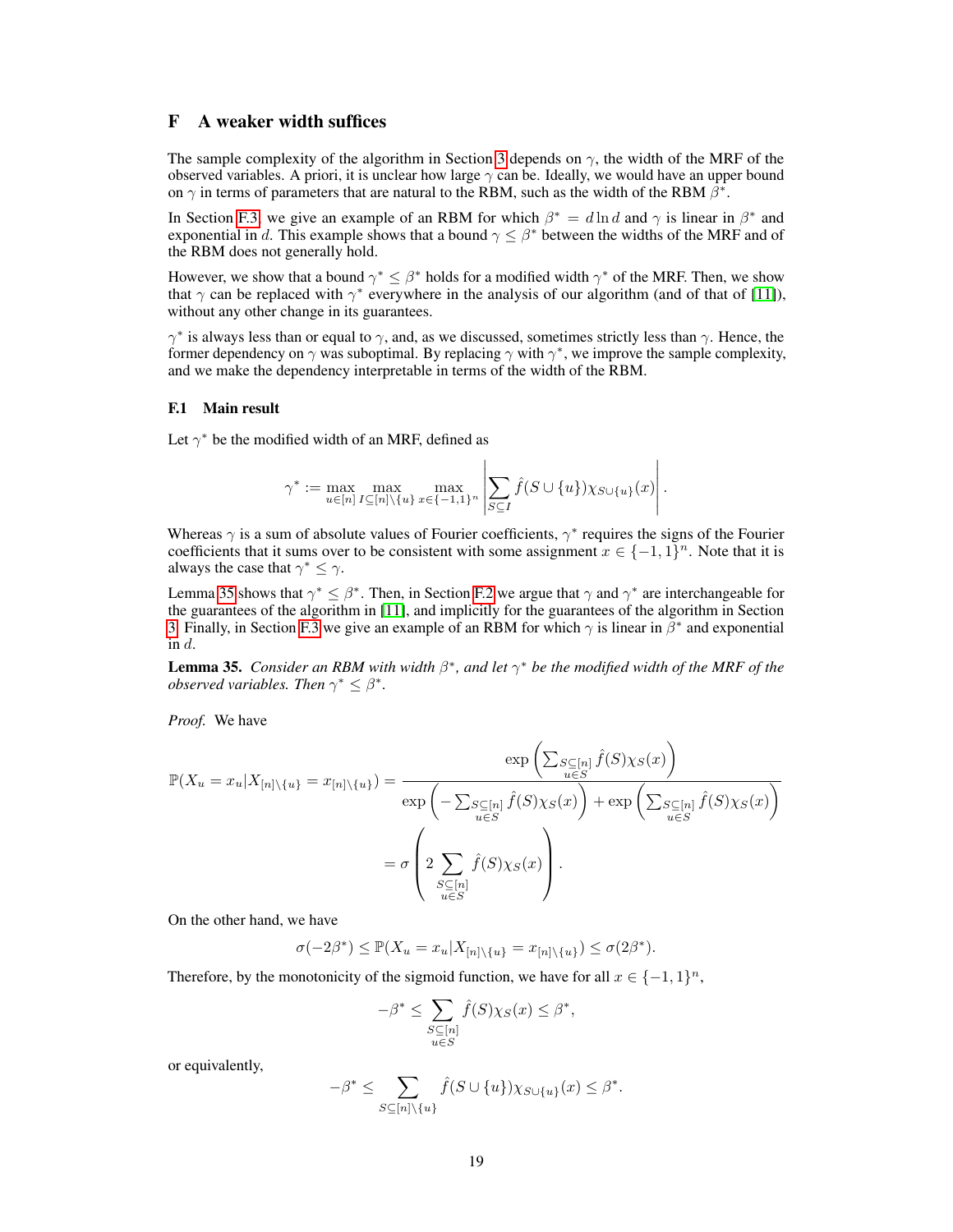Denote  $\phi(x_1,...,x_n) = \sum_{S \subseteq [n] \setminus \{u\}} \hat{f}(S \cup \{u\}) \chi_{S \cup \{u\}}(x)$ . Then the following marginalization result holds for any  $i \neq u$ :

$$
\sum_{S \subseteq [n] \setminus \{u, i\}} \hat{f}(S \cup \{u\}) \chi_{S \cup \{u\}}(x)
$$
  
= 
$$
\frac{\phi(x_1, ..., x_{i-1}, -1, x_{i+1}, ..., x_n) + \phi(x_1, ..., x_{i-1}, 1, x_{i+1}, ..., x_n)}{2}
$$

.

Because the lower bound  $-\beta$  and upper bound  $\beta$  apply to each  $\phi(x_1, ..., x_n)$ , we get that the same bounds apply to the marginalized value:

$$
-\beta^* \leq \sum_{S \subseteq [n] \setminus \{u,i\}} \hat{f}(S \cup \{i\}) \chi_{S \cup \{i\}}(x) \leq \beta^*.
$$

This marginalization result extends trivially to marginalizing multiple variables. Then, by marginalizing all variables  $x_i$  for  $i \notin I \cup \{u\}$  for some  $I \subseteq [n] \setminus \{u\}$ , we get the bounds

$$
-\beta^* \le \sum_{S \subseteq I} \hat{f}(S \cup \{u\}) \chi_{S \cup \{u\}}(x) \le \beta^*.
$$

Taking the maximum over  $u \in [n], I \in [n] \setminus \{u\}$ , and  $x \in \{-1,1\}^n$ , we get that  $\gamma^* \leq \beta^*$ .  $\Box$ 

### <span id="page-19-0"></span>F.2 The same guarantees hold with the weaker width

For the algorithm in Section 3, the dependence on  $\gamma$  comes only from the use of Theorem 5, for which the dependence on  $\gamma$  comes only from the use of Theorem 4.6 in [11]. Hence, it is sufficient to show that Theorem 4.6 in [11] admits the same guarantees when  $\gamma$  is replaced with  $\gamma^*$ .

The modifications that need to be made to the proof of Theorem 4.6 in [11] are trivial: it is sufficient to replace every occurence of the symbol  $\gamma$  with the symbol  $\gamma^*$ . This is because the proof does not use any property of  $\gamma$  that is not also a property of  $\gamma^*$ .

In the rest of this section, we briefly review the occurences of  $\gamma$  in the proof of Theorem 4.6 in [11] and argue that they can be replaced with  $\gamma^*$ . Toward this goal, the rest of this section will use the notation of [11]. We direct the reader to that paper for more information.

We first define  $\gamma^*$  in the setting of [11]. We have

$$
\gamma^* := \max_{u \in [n]} \max_{I \in [n] \setminus \{u\}} \max_{X_1 \in [k_1], \dots, X_n \in [k_n]} \left| \sum_{l=1}^r \sum_{i_2 < \dots < i_l} \mathbb{1}_{\{i_2 \dots i_l\} \subseteq I} \theta^{ui_2 \dots i_l} (X_u, X_{i_2}, \dots, X_{i_l}) \right|
$$

and

$$
\delta^* := \frac{1}{K} \exp(-2\gamma^*).
$$

With these definitions, for any variable  $X_u$  and assignment R, we have for its neighborhood  $X_U$  that

$$
\mathbb{P}(X_u = R | X_U) \ge \frac{\exp(-\gamma^*)}{K \exp(\gamma^*)} = \frac{1}{K} \exp(-2\gamma^*) = \delta^*.
$$

Similarly to [11], we also have that that if we pick any variable  $X_i$  and consider the new MRF given by conditioning on a fixed assignment of  $X_i$ , then the value of  $\gamma^*$  for the new MRF is non-increasing.

 $\gamma$  and  $\delta$  appear in the proof of Theorem 4.6 in [11] as part of Lemma 3.1, Lemma 3.3, Lemma 4.1, and Lemma 4.5. We now aruge, for each of these lemmas, that  $\gamma$  and  $\delta$  can be replaced with  $\gamma^*$  and  $\delta^*$ , respectively.

**Lemma 3.1 in [11].**  $\gamma$  is used as part of the upper bound  $|\Phi(R, I, X_i)| \leq \gamma {D \choose r-1}$ , which is used to conclude that the total amount wagered is at most  $\gamma K\binom{D}{r-1}$ . The upper bound follows from the derivation

$$
|\Phi(R, I, X_i)| = \left| \sum_{l=1}^{s} C_{u,l,s} \sum_{i_1 < i_2 < \ldots < i_l} \mathbb{1}_{\{i_1 \ldots i_l\} \subseteq I} \theta^{ui_1 \ldots i_l} (R, X_{i_1}, \ldots, X_{i_l}) \right|
$$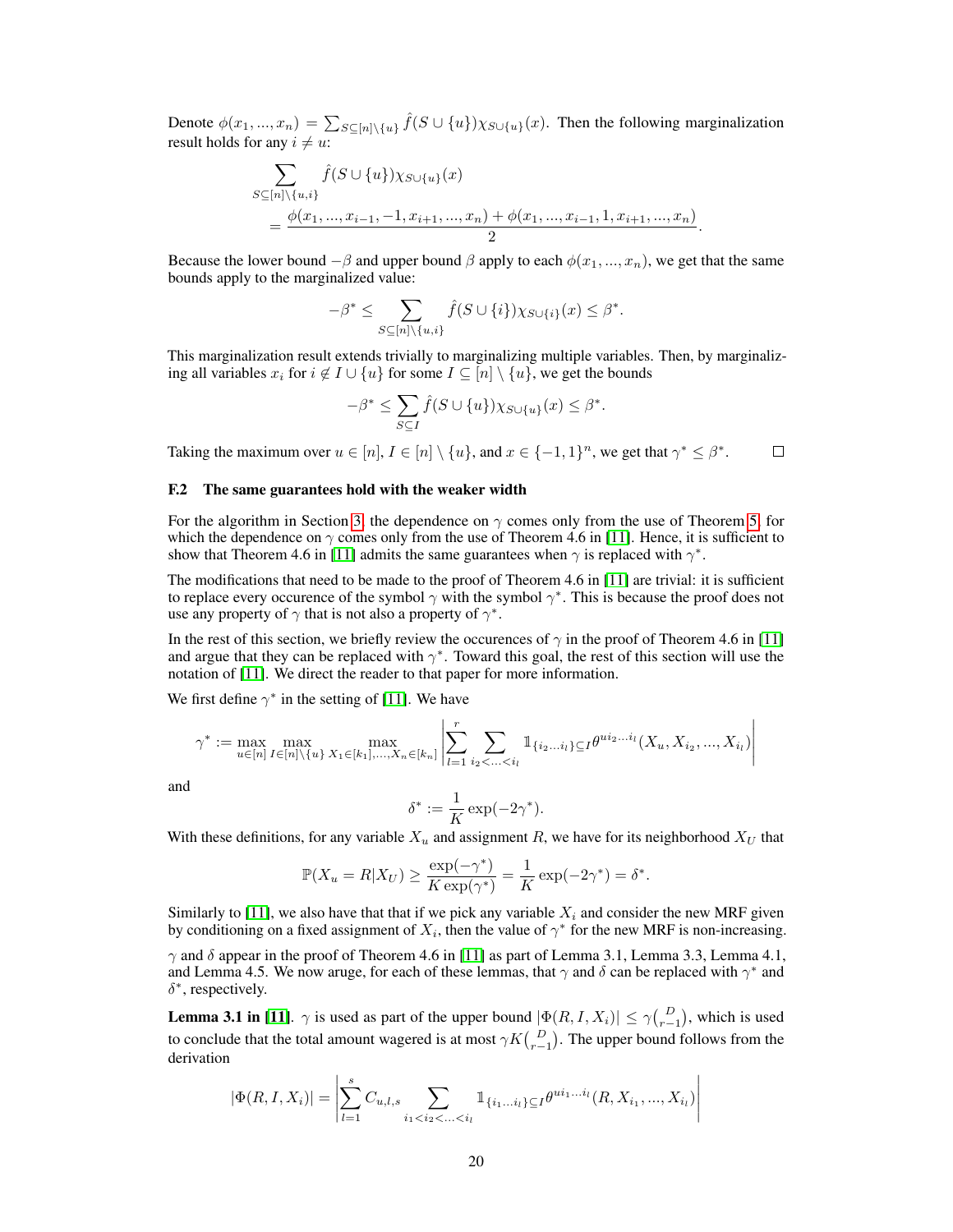$$
\leq {D \choose r-1} \left| \sum_{l=1}^{s} \sum_{i_1 < i_2 < \ldots < i_l} \mathbb{1}_{\{i_1 \ldots i_l\} \subseteq I} \theta^{ui_1 \ldots i_l} (R, X_{i_1}, \ldots, X_{i_l}) \right|
$$
\n
$$
\leq \gamma {D \choose r-1}.
$$

By the definition of  $\gamma^*$ , the second inequality holds exactly the same with  $\gamma^*$ , so we also get that  $|\Phi(R, I, X_i)| \leq \gamma^* {D \choose r-1}$ . Then, the total amount wagered is at most  $\gamma^* K {D \choose r-1}$ .

**Lemma 3.3 in [11].** This lemma gives a lower bound of  $\frac{4\alpha^2\delta^{r-1}}{r^{2r}e^{2\gamma}}$  $\frac{\alpha^2 \delta^{r-1}}{r^{2r} e^{2\gamma}}$  on an expectation of interest. We want to replace  $\delta$  with  $\delta^*$  in the numerator and  $\gamma$  with  $\gamma^*$  in the denominator.

For the numerator,  $\delta$  comes from the lower bounds  $\mathbb{P}(Y_{J\setminus u} = G) \geq \delta^{r-1}$  and  $\mathbb{P}(Y_{J\setminus u} = G') \geq \delta^{r-1}$ . Note that Y is identical in distribution to X, the vector of random variables of the MRF. Let  $S \subseteq [n]$ ,  $i \in S$ , and let  $n^*(i)$  denote the set of neighbors of variable  $X_i$ . Then the lower bounds mentioned above come from the following marginalization argument:

$$
\mathbb{P}(X_S = x_S) = \mathbb{P}(X_i = x_i | X_{S \setminus i} = x_{S \setminus i}) \mathbb{P}(X_{S \setminus i} = x_{S \setminus i})
$$
\n
$$
= \left( \sum_{x_n^*(i) \setminus S} \mathbb{P}(X_i = x_i | X_{n^*(i) \cap S} = x_{n^*(i) \cap S}, X_{n^*(i) \setminus S} = x_{n^*(i) \setminus S})
$$
\n
$$
\cdot \mathbb{P}(X_{n^*(i) \setminus S} = x_{n^*(i) \setminus S} | X_{S \setminus i} = x_{S \setminus i}) \right) \mathbb{P}(X_{S \setminus i} = x_{S \setminus i})
$$
\n
$$
\geq \left( \sum_{x_n^*(i) \setminus S} \delta \cdot \mathbb{P}(X_{n^*(i) \setminus S} = x_{n^*(i) \setminus S} | X_{S \setminus i} = x_{S \setminus i}) \right) \mathbb{P}(X_{S \setminus i} = x_{S \setminus i})
$$
\n
$$
= \delta \cdot \mathbb{P}(X_{S \setminus i} = x_{S \setminus i}).
$$

By applying the bound recursively, we obtain  $\mathbb{P}(X_S = x_S) \ge \delta^{|S|}$ . Then, because  $|J \setminus u| \le r - 1$ , we get the desired lower bound of  $\delta^{r-1}$ . Note, however, that the inequality step in the derivation above also holds for  $\delta^*$ , as it only uses that  $\mathbb{P}(X_u = R | X_U) \geq \delta^*$ . Therefore, we can use  $(\delta^*)^{r-1}$  in the numerator.

For the denominator,  $e^{2\gamma}$  comes from the lower bounds  $\mathcal{E}_{u,R}^Y + \mathcal{E}_{u,B}^Z \ge -2\gamma$  and  $\mathcal{E}_{u,B}^Y + \mathcal{E}_{u,R}^Z \ge -2\gamma$ . Recall that

$$
\mathcal{E}_{u,R}^X = \sum_{l=1}^r \sum_{i_2 < \ldots < i_l} \theta^{ui_2 \ldots i_l} (R, X_{i_2}, \ldots, X_{i_l}).
$$

Then, by the definition of  $\gamma^*$ , these lower bounds also hold trivially with  $\gamma^*$ , so we can use  $e^{2\gamma^*}$  in the denominator.

**Lemma 4.1 in [11]**. In this lemma,  $\gamma$  appears in an upper bound of  $\gamma K {D \choose r-1}$  on the total amount wagered. We showed in Lemma 3.1 that the total amount wagered is at most  $\gamma^* K\binom{D}{r-1}$ , so we can use  $\gamma^*$  instead of  $\gamma$ .

**Lemma 4.5 in [11]**. In this lemma,  $\delta$  appears in the lower bound  $\mathbb{P}(X_{i_1} = a_1^*, ..., X_{i_s} = a_s^*) \ge \delta^s$ , which also holds with  $\delta^*$  instead of  $\delta$  by the argument that  $\mathbb{P}(X_S = x_s) \geq (\delta^*)^{|S|}$  that we developed in our description of Lemma 3.3.

Therefore, it is possible to reaplce  $\gamma$  with  $\gamma^*$  and  $\delta$  with  $\delta^*$  everywhere in the proof of Theorem 4.6 in [11], and implicitly also in all the proofs of the the algorithm in Section 3.

### <span id="page-20-0"></span>F.3 Example of RBM with large width

This section gives an example of an RBM with width linear in  $\beta^*$  and exponential in d. The RBM consists of a single latent variable connected to  $d$  observed variables. There are no external fields, and all the interactions have the same value. Note that, in this case, each interaction is equal to  $\frac{\beta^*}{d}$  $\frac{1}{d}$ , where  $\beta^*$  is the width of the RBM.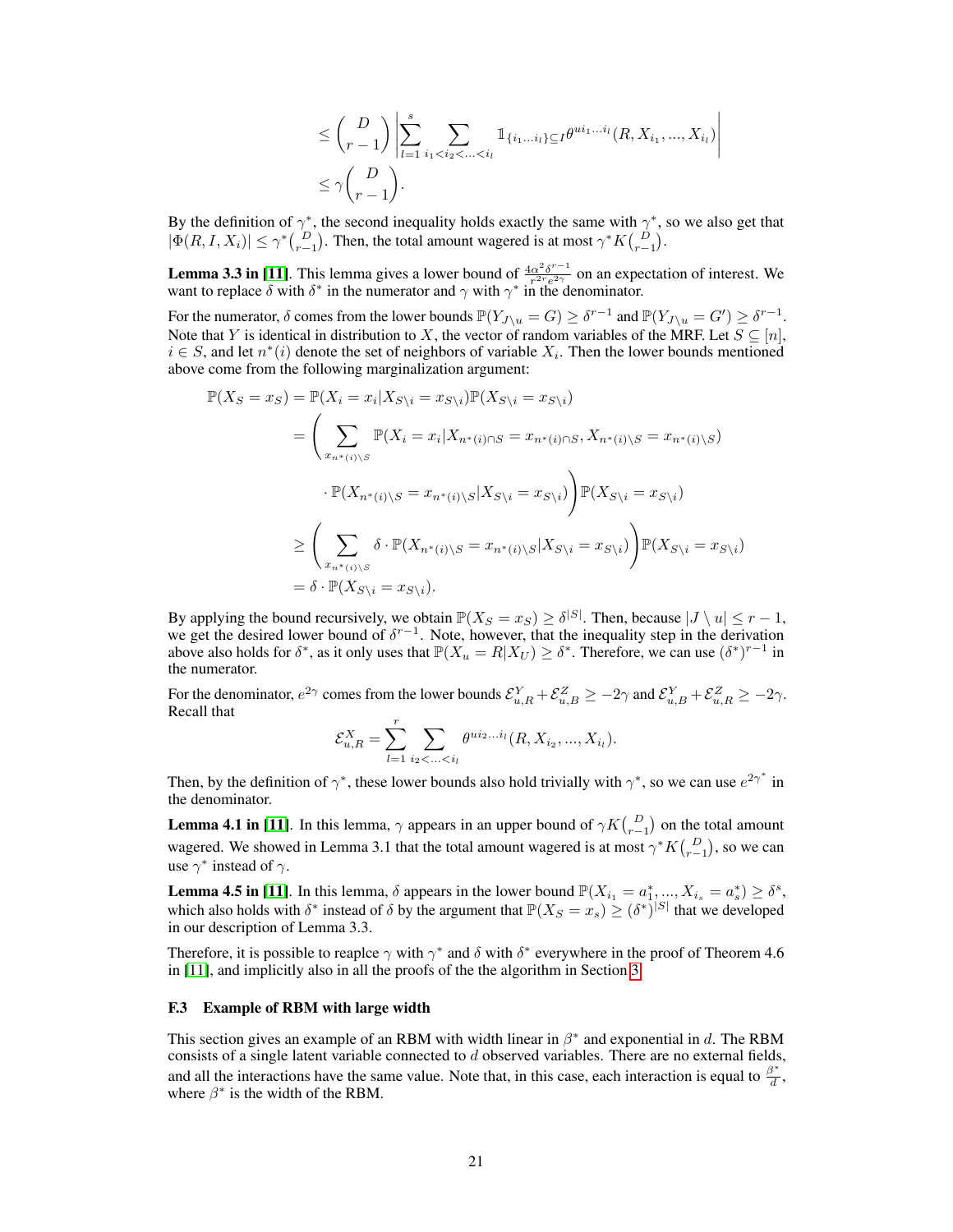For this RBM, the MRF induced by the observed variables has a probability mass function

$$
\mathbb{P}(X=x) \propto \exp\left(\rho \left(\frac{\beta^*}{d}(x_1 + \dots + x_d)\right)\right).
$$

The analysis of  $\gamma$  for this MRF is based on the fact that, for large arguments, the function  $\rho$  is well approximated by the absolute value function, for which the Fourier coefficients can be explicitly calculated.

Lemma [36](#page-21-0) gives a lower bound on the "width" corresponding to the Fourier coefficients of the absolute value function applied to  $x_1 + ... + x_d$ . Then, Lemma [37](#page-22-0) gives a lower bound on  $\gamma$  for the RBM described above, in the case when  $\beta^* \geq d \ln d$ . This lower bound is linear in  $\beta^*$  and exponential in d.

<span id="page-21-0"></span>**Lemma 36.** Let  $g: \{-1, 1\}^d \to \mathbb{R}$  with  $g(x) = |x_1 + ... + x_d|$ . Let  $\hat{g}$  be the Fourrier coefficients of g. Then, for d multiple of 4 plus 1, for all  $u \in [d]$ ,

$$
\sum_{\substack{S \subseteq [d] \\ u \in S}} |\hat{g}(S)| \ge \frac{2^{(d-1)/2}}{2\sqrt{d-1}}.
$$

*Proof.* Note that, for  $x \in \{-1, 1\}^d$ , we have

$$
|x_1 + ... + x_d| = \text{Maj}_d(x_1, ..., x_d) \cdot (x_1 + ... + x_d)
$$

where  $\text{Maj}_d(x_1, ..., x_d)$  is the majority function, equal to 1 if more than half of the arguments are 1 and equal to  $-1$  otherwise. Because d is odd, the definition is non-ambiguous. The Fourier coefficients of  $\text{Maj}_d(x_1, ..., x_d)$  are known to be (see Chapter 5.3 in [22]):

$$
\hat{\text{Maj}}_d(S) = \begin{cases}\n(-1)^{(|S|-1)/2} \frac{1}{2^{d-1}} {d-1 \choose (d-1)/2} \frac{\binom{(d-1)/2}{(|S|-1)/2}}{\binom{d-1}{|S|-1}} & \text{if } |S| \text{ odd} \\
0 & \text{if } |S| \text{ even}\n\end{cases}
$$

Let  $h_i(x_1, ..., x_d) = \text{Maj}_d(x_1, ..., x_d) \cdot x_i$ . The Fourier coefficients  $\hat{h}_i$  are obtained from the Fourier coefficients  $\hat{\text{Maj}}_d$  by observing the effect of the multiplication by  $x_i$ : for a set S such that  $i \in S$ , we get  $\hat{h}_i(S) = \hat{\text{Maj}}_d(S \setminus \{i\}),$  and for a set S such that  $i \notin S$ , we get  $\hat{h}_i(S) = \hat{\text{Maj}}_d(S \cup \{i\}).$  That is:

$$
\hat{h}_i(S) = \begin{cases}\n(-1)^{(|S|-2)/2} \frac{1}{2^{d-1}} {d-1 \choose (d-1)/2} \frac{((d-1)/2)}{d-2} & \text{if } |S| \text{ even and } i \in S \\
(-1)^{(|S|)/2} \frac{1}{2^{d-1}} {d-1 \choose (d-1)/2} \frac{((d-1)/2)}{d-2} & \text{if } |S| \text{ even and } i \notin S \\
0 & \text{if } |S| \text{ odd}\n\end{cases}
$$

Then  $\hat{g}$  is simply obtained as  $\hat{h}_1 + ... + \hat{h}_d$ . This gives:

$$
\hat{g}(S) = \begin{cases}\n(-1)^{(|S|-2)/2} \frac{1}{2^{d-1}} {d-1 \choose (d-1)/2} \left( |S| \cdot \frac{\binom{(d-1)/2}{(|S|-2)/2}}{\binom{d-1}{|S|-2}} - (d-|S|) \cdot \frac{\binom{(d-1)/2}{|S|/2}}{\binom{d-1}{|S|}} \right) & \text{if } |S| \text{ even} \\
0 & \text{if } |S| \text{ odd}\n\end{cases}
$$

We will now develop a lower bound for  $\hat{g}(S)$  when  $|S|$  is even with  $|S| > 0$ . Using the fact that  $\binom{a}{b} = \binom{a}{b+1} \frac{b+1}{a-b}$ , we have that when |S| is even with  $|S| > 0$ ,

$$
\frac{\binom{(d-1)/2}{(|S|-2)/2}}{\binom{d-1}{|S|-2}} = \frac{\binom{(d-1)/2}{|S|/2}}{\binom{d-1}{|S|}} \cdot \frac{|S|/2}{(d-|S|+1)/2} \cdot \frac{d-|S|+1}{|S|-1} \cdot \frac{d-|S|}{|S|}
$$

$$
= \frac{\binom{(d-1)/2}{|S|/2}}{\binom{d-1}{|S|}} \cdot \frac{d-|S|}{|S|-1}.
$$

Then, when  $|S|$  is even with  $|S| > 0$ ,

$$
\hat{g}(S)=(-1)^{(|S|-2)/2}\frac{1}{2^{d-1}}\binom{d-1}{(d-1)/2}\frac{\binom{(d-1)/2}{|S|/2}}{\binom{d-1}{|S|}}\left(|S|\frac{d-|S|}{|S|-1}-(d-|S|)\right)
$$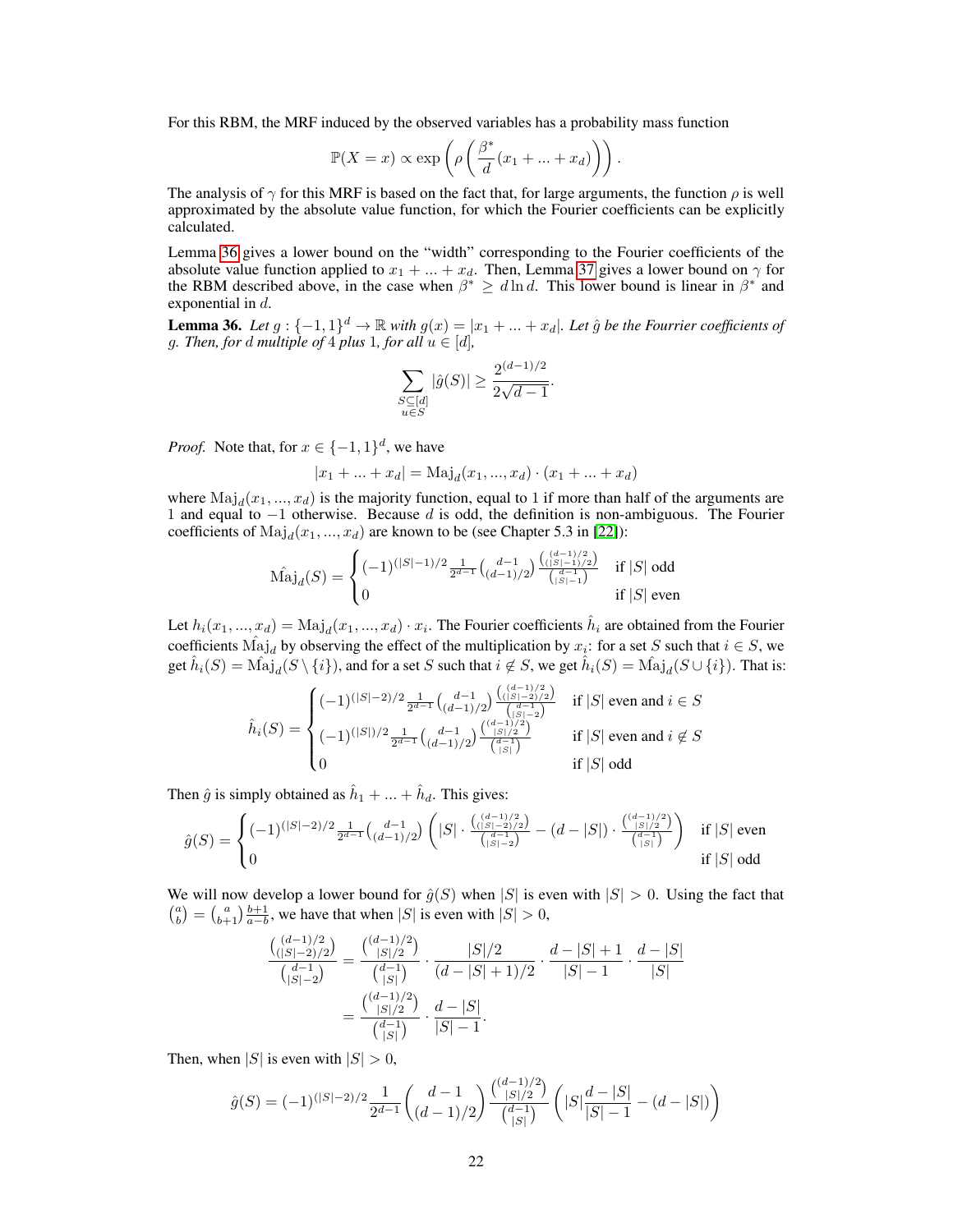$$
=(-1)^{(|S|-2)/2}\frac{1}{2^{d-1}}\binom{d-1}{(d-1)/2}\frac{\binom{(d-1)/2}{|S|/2}}{\binom{d-1}{|S|}}\frac{d-|S|}{|S|-1}.
$$

Consider the ratio  $\frac{|\hat{g}(S)|}{|\hat{g}(S')|}$  for  $|S'| = |S| - 2$ :

$$
\frac{|\hat{g}(S)|}{|\hat{g}(S')|} = \frac{|S| - 1}{d - |S|} \frac{\frac{d - |S|}{|S| - 1}}{\frac{d - |S| + 2}{|S| - 3}} = \frac{|S| - 3}{d - |S| + 2}.
$$

This ratio is greater than 1 for  $|S| > (d-1)/2 + 3$  and is less than 1 for  $|S| < (d-1)/2 + 3$ . Because we are only interested in |S| even, we see that the largest value of  $|S|$  for which the ratio is less than 1 is  $(d-1)/2 + 2$ . Hence,  $|\hat{g}(S)|$  is minimized at  $|S| = (d-1)/2 + 2$  when considering |S| even with  $|S| > 0$ . (The calculation above is not valid for the case  $|S| = 2$  and  $|S'| = 0$ ; however, it is easy to verify explicitly that in that case we have  $\frac{|\hat{g}(S)|}{|\hat{g}(S')|} = \frac{1}{d} \leq 1$ , so the argument holds.)

It is easy to verify explicitly that at  $|S| = (d-1)/2 + 2$  we have

$$
|\hat{g}(S)| = \frac{1}{2^{d-1}} \binom{(d-1)/2}{(d-1)/4}.
$$

Then this is a lower bound on all  $|\hat{g}(S)|$  where  $|S|$  is even with  $|S| > 0$ . Then,

$$
|\hat{g}(S)| \ge \frac{1}{2^{d-1}} \binom{(d-1)/2}{(d-1)/4} \stackrel{(*)}{\ge} \frac{1}{2^{d-1}} \frac{2^{(d-1)/2}}{\sqrt{d-1}} = \frac{1}{\sqrt{d-1} \cdot 2^{(d-1)/2}}
$$

where in (\*) we used the central binomial coefficient lower bound  $\binom{2n}{n} \geq \frac{4^n}{\sqrt{4n}}$ .

Then, for any  $u \in [d]$ ,

$$
\sum_{\substack{S \subseteq [d] \\ u \in S}} |\hat{g}(S)| \ge 2^{d-2} \cdot \frac{1}{\sqrt{d-1} \cdot 2^{(d-1)/2}} = \frac{2^{(d-1)/2}}{2\sqrt{d-1}}
$$

 $\Box$ 

where we used that the number of subsets  $S \subseteq [d]$  with  $u \in S$  and with  $|S|$  even is  $2^{d-2}$ .

<span id="page-22-0"></span>**Lemma 37.** *For any*  $d \geq 5$  *multiple of* 4 *plus* 1 *and*  $\beta^* \geq d \ln d$ , *there exists an RBM of width*  $\beta^*$ *with* d *observed variables and one latent variable such that, in the MRF of the observed variables,*

$$
\gamma \ge \beta^* \cdot \frac{2^{(d-1)/2}}{4d^{3/2}}.
$$

*Proof.* Let  $f(x) = \rho \left( \frac{\beta^*}{d} \right)$  $\frac{d^*d}{dt}(x_1 + ... + x_d)$ . Then, for the RBM with one latent variable connected to *d* observed variables through interactions of value  $\frac{\beta}{d}$ , we have that

$$
\mathbb{P}(X = x) \propto \exp(f(x)).
$$

Note that this RBM has width  $\beta^*$ .

Let  $g(x) = \left| \frac{\beta^*}{d} \right|$  $g$ , respectively, we have  $\left|\frac{\partial^*}{\partial t}(x_1 + ... + x_d)\right|$ . Then, if  $\hat{f}$  and  $\hat{g}$  are the Fourier coefficients corresponding to f and

$$
||\hat{f} - \hat{g}||_2^2 \stackrel{(a)}{=} \frac{1}{2^d} \sum_{x \in \{-1, 1\}^d} (f(x) - g(x))^2
$$
  

$$
\stackrel{(b)}{\leq} \left(\rho \left(\frac{\beta^*}{d}\right) - \frac{\beta^*}{d}\right)^2
$$
  

$$
= \left(\log(e^{\beta^*/d}(1 + e^{-2\beta^*/d})) - \frac{\beta^*}{d}\right)^2
$$
  

$$
= \left(\log(1 + e^{-2\beta^*/d})\right)^2
$$